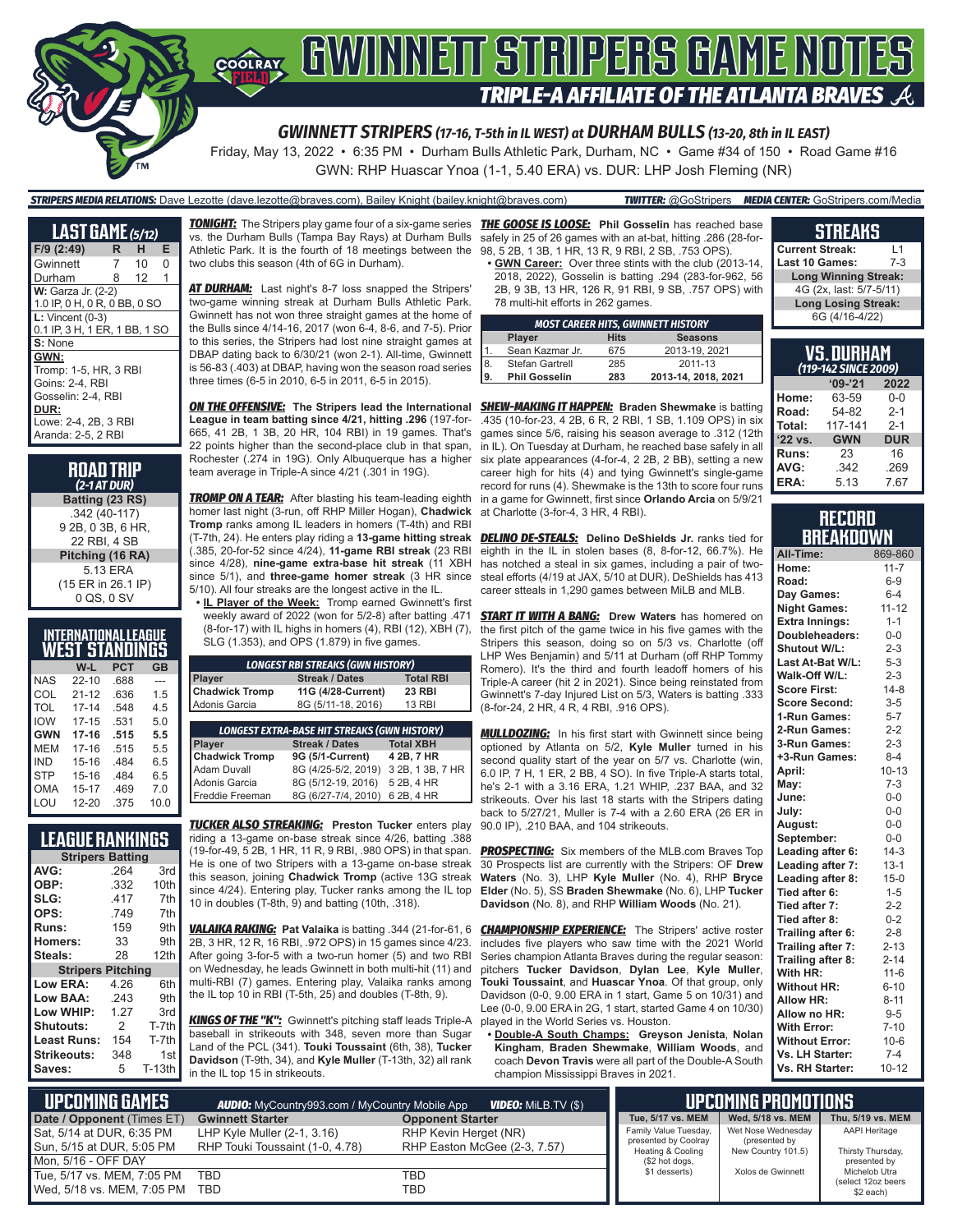



# *FRIDAY, MAY 13, 2022 AT DURHAM*

| <b>MANAGER MATT TUIASOSOPO</b>                                                                                                                                                                                                                                                                                                                                                                                                                                                                                                                                                                                                                                                                                                                                | <b>VS.2022 OPPONENTS</b>                                                                                                                                                                                                                                                                                                                                                                                                                                                                                                                                                                                  |
|---------------------------------------------------------------------------------------------------------------------------------------------------------------------------------------------------------------------------------------------------------------------------------------------------------------------------------------------------------------------------------------------------------------------------------------------------------------------------------------------------------------------------------------------------------------------------------------------------------------------------------------------------------------------------------------------------------------------------------------------------------------|-----------------------------------------------------------------------------------------------------------------------------------------------------------------------------------------------------------------------------------------------------------------------------------------------------------------------------------------------------------------------------------------------------------------------------------------------------------------------------------------------------------------------------------------------------------------------------------------------------------|
| Matt Tuiasosopo is in his second season as the manager of the Stripers in 2022<br>He was named the seventh manager in Gwinnett history on 3/30/21, making him<br>the first former Gwinnett player to manage the club (played OF/1B from 2016-17)<br>In 2021, he guided the Stripers to a 71-58 record (3rd in Triple-A East Southeast<br>Division)  On 5/4/21 at Charlotte, he became the youngest manager in Gwinnett<br>history (34 years, 11 months, 25 days)  From 7/8/21-9/21/21, his Stripers owned<br>the best record in Triple-A Baseball (45-19, .703)  Began his managerial career<br>with Class-A Rome in 2019, earning Atlanta's Bobby Cox Award for Minor League<br>Manager of the Year  Coached at the Braves' Alternate Training Site in 2020. | Road<br><b>Total</b><br>Home<br>Home<br>Road<br><b>Total</b><br><b>IND</b><br>$0 - 0$<br>$0-0$<br>$0-0$<br><b>BUF</b><br>$0 - 0$<br>$0 - 0$<br>$0-0$<br>LOU<br><b>CLT</b><br>$0-0$<br>$0 - 0$<br>$0-0$<br>$4 - 2$<br>$0 - 0$<br>$4 - 2$<br><b>MEM</b><br>$0-0$<br>$3-3$<br>$3-3$<br><b>DUR</b><br>$0 - 0$<br>$2 - 1$<br>$2 - 1$<br><b>NAS</b><br>$2 - 4$<br>$0 - 0$<br><b>JAX</b><br>$2 - 4$<br>$0-0$<br>$1 - 5$<br>$1 - 5$<br>LHV<br>$0 - 0$<br>$0-0$<br>$0-0$<br><b>NOR</b><br>$5 - 1$<br>$5 - 1$<br>$0-0$<br><b>WEST</b><br>$2 - 4$<br><b>EAST</b><br>$9 - 3$<br>$3 - 3$<br>$5-7$<br>$3-6$<br>$12 - 9$ |
| W-L<br>Tuiasosopo's Managerial Career<br><b>PCT</b><br><b>Playoffs</b><br>Games<br>With Gwinnett (2 Seasons):<br>162<br>88-74<br>.543<br>0<br>MiLB Career (3 Seasons):<br>301<br>153-148<br>.508<br>0                                                                                                                                                                                                                                                                                                                                                                                                                                                                                                                                                         |                                                                                                                                                                                                                                                                                                                                                                                                                                                                                                                                                                                                           |
| EJECTIONS (3)<br>Player/Coach<br>Date/Inning<br><b>Umpire</b><br><b>MGR Matt Tuiasosopo</b><br>4/23 at JAX / 6th Inning<br><b>HP Matt Brown</b><br>LF Phil Gosselin<br>5/7 vs. CLT / 2nd Inning<br>HP Takahito Matsuda<br>5/7 vs. CLT / 2nd Inning<br><b>MGR Matt Tuiasosopo</b><br><b>HP Takahito Matsuda</b>                                                                                                                                                                                                                                                                                                                                                                                                                                                | <b>LAST AT-BAT WINS (5)</b><br>The Stripers are 5-3 (.625) in games decided in the last at-bat in 2022.<br>Date/Opponent<br><b>Score</b><br>Game-Winning Play (*=Walk-Off)<br>4/15 vs. Nashville<br>$2-1$ (8th)<br>Contreras 2-out RBI double<br>4/23 at Jacksonville<br>10-8 (10th)<br>Shewmake scored on error (C Quintana, throwing)<br>4/26 vs. Norfolk<br>7-6 (9th)<br>Valaika 1-out sacrifice fly*<br>5/5 vs. Charlotte<br>$3-2(8th)$<br>Tromp 2-out RBI double<br>5/8 vs. Charlotte<br>6-5 (9th)<br>Waters 2-out RBI single*                                                                       |
| <b>TEAM DEFENSE (8TH IN INTERNATIONAL LEAGUE)</b><br><b>PCT</b><br>G<br><b>TC</b><br><b>PO</b><br>Е<br><b>DP</b><br><b>TP</b><br>A<br>.983<br>33<br>1203<br>876<br>306<br>21<br>29<br>$\mathbf 0$<br><b>SHO</b><br><b>SB</b><br><b>PCT</b><br><b>PB</b><br>ER<br>INN.<br><b>ERA</b><br>W-L<br><b>Catchers</b><br>cs<br><b>ATT</b><br>6<br>$\mathbf{1}$<br>$\overline{7}$<br>.143<br>$\overline{2}$<br>28<br>61.0<br>$3 - 4$<br>Casteel, Ryan<br>4.13<br>1                                                                                                                                                                                                                                                                                                     |                                                                                                                                                                                                                                                                                                                                                                                                                                                                                                                                                                                                           |
| $\overline{2}$<br>$\mathsf 0$<br>Contreras, William<br>$\overline{1}$<br>15<br>.067<br>38<br>71.0<br>4.82<br>$4 - 4$<br>14<br>$\mathbf 0$<br>$\mathbf 0$<br>$\mathbf 0$<br>$0-0$<br>$\mathbf 0$<br>De Hoyos, Victor<br>$\mathbf 0$<br>$\mathbf 0$<br>0.0<br>$-$<br>$\sim$<br>Tromp, Chadwick<br>17<br>3<br>20<br>$\mathbf 0$<br>72<br>159.1<br>4.07<br>$10 - 8$<br>$\mathbf{1}$<br>.150<br>$\overline{37}$<br>5<br>42<br>$\overline{2}$<br>Total:<br>.119<br>4<br>138<br>291.1<br>4.26<br>$17 - 16$<br>Outfield Assists (7):<br>Dean (5), H. Perez (1), Tucker (1)                                                                                                                                                                                            | <b>GWINNETT PLAYERS USED (40 IN 2022)</b><br>Pitchers (21)<br>Position (19)<br>Alaniz, R.J.<br>Winans, Allan<br>Acuña Jr., Ronald<br>Waters, Drew<br>Brach, Brad<br>Woods, William<br>Casteel, Ryan<br>Brennan, Brandon<br>Ynoa, Huascar<br>Contreras, William<br>Burrows, Thomas<br>Dean, Justin<br>Cruz, Jesus<br>Demeritte, Travis<br>Davidson, Tucker<br>DeShields, Delino<br>De La Cruz, Jasseel<br>Dickerson, Alex<br>Elder, Bryce<br>Goins, Ryan<br>Elledge, Seth<br>Gonzalez, Yariel                                                                                                              |
| Pitcher Pickoffs (5):<br>Muller (3), Kingham (2)<br><b>Catcher Pickoffs (0):</b><br><b>STARTS</b><br><b>By Batting Order</b><br>Gosselin (12), DeShields (10), Acuña Jr. (6), Waters (5)<br>1:<br>Shewmake (15), Gosselin (8), Tucker (4), Valaika (4), Goins (2)<br>2:<br>Demeritte (12), Tucker (8), Valaika (7), H. Perez (3), Tromp (3)<br>3:<br>Tucker (8), Contreras (6), Nogowski (6), Valaika (5), Dickerson (4), H. Perez (4)<br>4:                                                                                                                                                                                                                                                                                                                  | Johnstone, Connor<br>Gosselin, Phil<br>Kingham, Nolan<br>Jenista, Greyson<br>Lee, Dylan<br>Nogowski, John<br>Muller, Kyle<br>Pabst, Arden<br>Sittinger, Brandyn<br>Perez, Hernan<br>Stephens, Jackson<br>Shewmake, Braden<br>Tonkin, Michael<br>Tromp, Chadwick<br>Toussaint, Touki<br>Tucker, Preston<br>Valaika, Pat<br>Vincent, Nick<br>Italics = Player no longer in Braves organization                                                                                                                                                                                                              |
| Valaika (8), Contreras (6), Nogowski (5), Y. Gonzalez (4), Dickerson (2),<br>5:<br>Gosselin (2), H. Perez (2), Jenista (1), Shewmake (1), Tucker (1), Tromp (1)<br>Shewmake (8), Jenista (7), Nogowski (6), Dickerson (4), Tromp (3), Valaika (2),<br>6:<br>Goins (1), Gosselin (1), Tucker (1)                                                                                                                                                                                                                                                                                                                                                                                                                                                               | <b>BASS-LANTA</b><br>Nine players have played for both Gwinnett and Atlanta in 2022 (*=MLB debut):<br>Contreras, William (C)                                                                                                                                                                                                                                                                                                                                                                                                                                                                              |
| Jenista (9), DeShields (5), Goins (4), Tromp (4), Casteel (2), Y. Gonzalez (2),<br>7:<br>Gosselin (2), Nogowski (2), H. Perez (1), Tucker (1), Valaika (1)<br>Goins (8), Casteel (6), Tromp (6), Jenista (4), Nogowski (4), Y. Gonzalez (3),<br>8:<br>DeShields (1), Pabst (1)<br>Dean (15), DeShields (7), Goins (6), Y. Gonzalez (2), Gosselin (1), Jenista (1),<br>9:<br>Tromp (1)<br><b>By Position</b><br>Tromp (18), Contreras (8), Casteel (7)<br>C:<br>Nogowski (22), Jenista (4), Gosselin (2), H. Perez (2), Valaika (2), Casteel (1)<br>1B:<br>Goins (13), Valaika (13), H. Perez (4), Gosselin (2), Y. Gonzalez (1)<br>2B:<br>Gosselin (13), Y. Gonzalez (9), Valaika (7), H. Perez (3), Goins (1)<br>3B:                                         | Davidson, Tucker (LHP)<br>Demeritte, Travis (OF)<br>Dickerson, Alex (OF)<br>Elder, Bryce (RHP)*<br>Muller, Kyle (LHP)<br>Stephens, Jackson (RHP)<br>Woods, William (RHP)*<br>Ynoa, Huascar (RHP)                                                                                                                                                                                                                                                                                                                                                                                                          |
| Shewmake (24), Goins (7), Valaika (2)<br>SS:<br>Tucker (15), Gosselin (4), Demeritte (3), Dickerson (3), Jenista (3), DeShields (2),<br>LF:<br>Contreras (1), Dean (1), Nogowski (1)<br>DeShields (20), Dean (10), Waters (3)<br>CF:<br>RF: Jenista (12), Demeritte (8), Acuña Jr. (4), Dean (4), Tucker (2), Contreras (1),<br>Gosselin (1), H. Perez (1)<br>DH: Dickerson (7), Tucker (6), Gosselin (3), Jenista (3), Valaika (3), Acuña Jr. (2),<br>Contreras (2), Waters (2), DeShields (1), Demeritte (1), Y. Gonzalez (1),<br>Nogowski (1), Pabst (1)                                                                                                                                                                                                   | <b>ATLANTA BRAVES REHAB ASSIGNMENTS (1 IN 2022)</b><br>Injury (IL Date)<br>Player<br><b>Rehab Dates</b><br>Ronald Acuña Jr. (OF)<br>Right ACL Tear (7/11/21)<br>4/19-4/28 (6G)                                                                                                                                                                                                                                                                                                                                                                                                                            |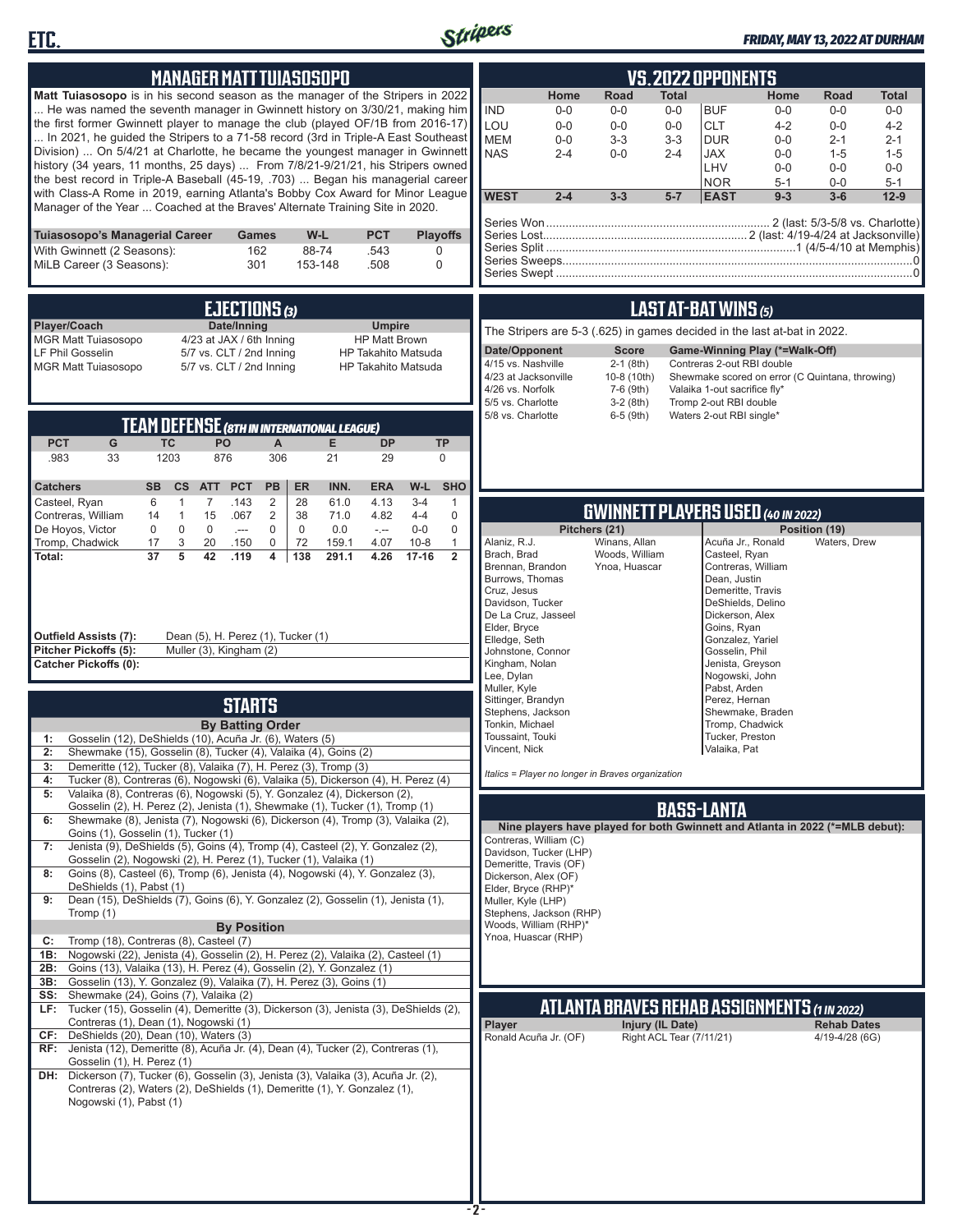## **STARTING PITCHER**



#### *FRIDAY, MAY 13, 2022 AT DURHAM*

# **19****Huascar ynoa**

**ON BRAVES 40-MAN ROSTER**

**B/T:** R/R **BORN:** 5/28/98 in Puerto Plata, D.R. (age 23)<br>**HT:** 6-2 **ACQUIRED:** Via trade with the Minnesota Twi 6-2 **ACQUIRED:** Via trade with the Minnesota Twins in exchange for SP<br>220 Jaime Garcia, C Anthony Recker, and cash on 7/24/17. **WT:** 220 Jaime Garcia, C Anthony Recker, and cash on 7/24/17.

*TONIGHT'S START:* **Huascar Ynoa** makes his fourth start for the Stripers and sixth start of the season in game four of a six-game series at Durham.

- **• GWN Career:** Makes his 23rd career appearance (20th start) with Gwinnett dating back to his Triple-A debut in 2019 (4-6, 5.25 ERA, .266 BAA).
- **• Triple-A Splits:** In 19 career starts with Gwinnett, is 3-6 with a 5.44 ERA and .271 BAA ... In 10 career Triple-A road appearances (8 starts), is 2-1 with a 5.79 ERA and .297 BAA.

*2022 WITH ATLANTA:* Made the Braves' Opening Day Roster for the second time in his career (also in 2021) ... Served as Atlanta's fifth starter, going 0-2 with a 13.50 ERA (10 ER in 6.2 IP) and .355 BAA over two starts ... Optioned to Gwinnett on 4/19.

*2022 SPRING TRAINING:* Ynoa appeared in two Spring Training games (1 start) for Atlanta, going 1-1 with a 2.35 ERA (5 ER in 7.2 IP) and .258 BAA ... **3/22 at MIN:** Tossed 3.0 scoreless innings (2 H, 0 BB, 0 SO) for the win ... **4/3 vs. BOS:** Made his lone start, taking the loss (4.2 IP, 6 H, 5 R, 2 ER, 2 HR, 0 BB, 3 SO).

*2021 REGULAR SEASON:* In an injury-shortened year with Atlanta, went 4-6 with a 4.05 ERA and .224 BAA in 18 games (17 starts) ... Was on the Braves' Opening Day roster for the first time in his career ... Won four consecutive starts from 4/23-5/9 (4-0, 1.11 ERA, .165 BAA), and drove in more runs (6) than he allowed (4) over that stretch ... Homered in back-to-back games (solo off CHC's Kyle Hendricks on 4/28, grand slam off WSH's Tanner Rainey on 5/4) ... Broke his right hand after departing the game on 5/16 at Milwaukee and was placed on the Injured List on 5/17 ... Transferred to the 60-day IL on 5/31 ... Was 4-2 with a 3.02 ERA in nine games (8 starts) prior to the injury ... Assigned to rehab in August and went 0-1 with an 8.71 ERA in three starts between High-A Rome (1 start) and Triple-A Gwinnett (2 starts) ... Activated on 8/17 and went 0-4 with a 5.05 ERA and .231 BAA in his final nine starts.

*2021 POSTSEASON:* Was on Atlanta's roster for the NLDS vs. Milwaukee and pitched once in relief, Game 4 on 10/12 (1.0 IP, 2 H, 2 ER, 1 HR, 1 BB, 2 SO) ... Allowed a homer to Rowdy Tellez in the Braves' series-clinching 5-4 win.

| <b>YNOA'S 2022 STATS</b> |         |            |       |       |     |           |     |           |            |  |
|--------------------------|---------|------------|-------|-------|-----|-----------|-----|-----------|------------|--|
| <b>I</b> Team            | W-L     | <b>ERA</b> | G/GS  | ΙP    | ER  | <b>HR</b> | вв  | <b>SO</b> | <b>BAA</b> |  |
| ATLANTA (MLB)            | $0 - 2$ | 13.50      | 212   | 6.2   | 10  |           | 6   | 8         | .355       |  |
| Gwinnett (AAA)           | $1 - 1$ | 5.40       | 3/3   | 16.2  | 10  |           |     | 14        | .230       |  |
| MiLB Career:             | 18-36   | 4.48       | 94/85 | 399.2 | 199 | 32        | 183 | 416       | .245       |  |
| MLB Career:              | 4-8     | 5.22       | 31/24 | 1221  |     | 19        | 45  | 128       | .247       |  |

| <b>YNOA'S 2022 SPLITS (WITH GWINNETT)</b> |                    |                  |                       |  |  |  |  |  |  |
|-------------------------------------------|--------------------|------------------|-----------------------|--|--|--|--|--|--|
| Home:                                     | 1-1, 5.73 ERA (2G) | Road:            | $0-0$ , 4.76 ERA (1G) |  |  |  |  |  |  |
| Day:                                      | 1-0, 3.09 ERA (2G) | Night:           | 0-1, 10.80 ERA (1G)   |  |  |  |  |  |  |
| <b>Starter:</b>                           | 1-1, 5.40 ERA (3G) | <b>Reliever:</b> | $0-0, - -$ ERA $(0G)$ |  |  |  |  |  |  |
| Vs. LHB:                                  | .348 BAA, 2 HR     | Vs. RHB:         | .158 BAA. 1 HR        |  |  |  |  |  |  |

| <b>YNOA VS. DURHAM</b> |         |                          |   |    |      |              |    |           |           |           |  |
|------------------------|---------|--------------------------|---|----|------|--------------|----|-----------|-----------|-----------|--|
|                        | W-L     | <b>ERA</b>               | G | GS | IP   | н            | ER | <b>HR</b> | <b>BB</b> | <b>SO</b> |  |
| 2019:                  | $2 - 1$ | 1.69                     |   | 3  | 21.1 |              | 4  |           | 6         | 21        |  |
| 2021:                  | $0-0$   | 5.79                     |   |    | 4.2  | 4            | 3  |           |           |           |  |
| 2022:                  | $0-0$   | $\overline{\phantom{m}}$ |   | O  | 0.0  | $\mathbf{I}$ |    |           |           |           |  |
| l Career:              | $2 - 1$ | 2.42                     | 5 | 4  | 26.0 | 12           |    |           | 10        | 28        |  |

| <b>YNOA'S HIGHS &amp; LOWS</b> |                           |                                     |  |  |  |  |  |  |  |
|--------------------------------|---------------------------|-------------------------------------|--|--|--|--|--|--|--|
|                                | <b>Season</b>             | Career (MiLB and MLB)               |  |  |  |  |  |  |  |
| IP:                            | 6.0 (5/1 vs. NOR)         | 7.0 (5x, last: 5/4/21, ATL at WSH)  |  |  |  |  |  |  |  |
| $\mathsf{Iso}:$                | 6 (5/1 vs. NOR)           | 11 (2x, last: 7/29/19, GWN vs. DUR) |  |  |  |  |  |  |  |
| BB:                            | 4 (2x, last: 4/18 at LAD) | 5 (3x, last: 6/26/19, GWN at CLT)   |  |  |  |  |  |  |  |
| lн:                            | 7 (2x, last: 5/6 vs. CLT) | 9 (2x, last: 5/16/21, ATL at MIL)   |  |  |  |  |  |  |  |
| ER:                            | 6 (5/6 vs. CLT)           | 9 (8/8/18, FLO vs. PMB)             |  |  |  |  |  |  |  |
| Low-Hit CG:                    | None                      | None                                |  |  |  |  |  |  |  |
| Low-ER CG:                     | None                      | None                                |  |  |  |  |  |  |  |

#### *YNOA'S CAREER ACCOLADES*

None entering 2022.

|            | <b>YNOA'S 2022 STARTS (ALL LEVELS)</b> |          |     |   |   |     |  |          |  |       |                |                        |              |                                                  |
|------------|----------------------------------------|----------|-----|---|---|-----|--|----------|--|-------|----------------|------------------------|--------------|--------------------------------------------------|
| Team       | Date/Opp.                              | Result   | IP  | н | R | ER. |  | HR BB SO |  | NP-S  | <b>Catcher</b> | Opp. Starter           | <b>Final</b> | <b>Notes</b>                                     |
| ATL        | 4/11 vs. WSH                           | $L.0-1$  | 3.0 |   |   |     |  |          |  | 72-41 | Pina           | Josh Rogers            | L. 11-2      | Fewest MLB pitches since 4/17/21 at CHC.         |
| ATL        | 4/18 at LAD                            | $.0 - 2$ | 32  |   |   |     |  |          |  | 75-40 | d'Arnaud       | <b>Clayton Kershaw</b> | $L.7-4$      | Is 0-6, 6.80 ERA in last 10 MLB starts.          |
| <b>GWN</b> | $4/24$ at JAX                          | ND.      | 5.2 | 4 |   |     |  |          |  | 82-50 | Tromp          | Max Mever              | $L.5-4$      | Yielded 2-run home run to Joe Dunand.            |
| <b>GWN</b> | 5/1 vs. NOR                            | W. 1-0   | 6.0 |   |   |     |  |          |  | 89-56 | Tromp          | Grayson Rodriguez      |              | W, 10-2 First win since 5/9/21 with ATL vs. PHI. |
| <b>GWN</b> | 5/6 vs. CLT                            | 1 - ا    | 5.0 |   |   |     |  |          |  | 90-59 | Tromp          | Davis Martin           | L. 12-2      | Most ER since 9/25/21 with ATL at SD (7).        |
|            |                                        |          |     |   |   |     |  |          |  |       |                |                        |              |                                                  |

|                     |         |            |           |    |           | <b>STRIPERS STARTING PITCHERS (11 IN 2022)</b> |                            |                                                    |
|---------------------|---------|------------|-----------|----|-----------|------------------------------------------------|----------------------------|----------------------------------------------------|
| <b>Pitcher</b>      | W-L     | <b>ERA</b> | <b>GS</b> | QS |           | <b>Team W-L Run Support</b>                    | <b>Last Gwinnett Start</b> | <b>Final Line</b>                                  |
| Davidson, Tucker    | $1 - 1$ | 4.44       | 5         |    | $1 - 4$   | 3.00 RPG (15 Tot.)                             | 5/11 at DUR (W)            | 5.0 IP, 4 H, 1 R, 1 ER, 0 BB, 6 SO, 1 HR (86p/57s) |
| De La Cruz, Jasseel | $0 - 2$ | 9.72       | 4         |    | 1-3       | 1.75 RPG (7 Tot.)                              | 4/26 vs. NOR (ND)          | 0.2 IP, 2 H, 2 R, 2 ER, 3 BB, 0 SO (34p/15s)       |
| Elder, Bryce        | $0-0$   | 6.55       |           |    | $1 - 1$   | 4.50 RPG (9 Tot.)                              | 5/12 at DUR (ND)           | 4.0 IP, 6 H, 6 R, 6 ER, 1 HB, 3 BB, 1 SO (75p/45s) |
| Johnstone, Connor   | $0 - 0$ | 1.59       | 3         | 0  | $2 - 1$   | 1.33 RPG (4 Tot.)                              | 5/8 vs. CLT (ND)           | 2.1 IP, 5 H, 3 R, 2 ER, 0 BB, 1 SO (38p/27s)       |
| Kingham, Nolan      | $0-0$   | 0.00       |           |    | $1 - 0$   | 4.00 RPG (4 Tot.)                              | 4/30 vs. NOR (ND)          | 4.0 IP, 1 H, 0 R, 1 BB, 2 SO (42p/26s)             |
| Muller, Kyle        | $2 - 1$ | 3.16       | 5         |    | $3 - 2$   | 3.00 RPG (15 Tot.)                             | 5/7 vs. CLT (W)            | 6.0 IP, 7 H, 1 R, 1 ER, 2 BB, 4 SO (92p/59s)       |
| Stephens, Jackson   | $1 - 0$ | 3.00       |           |    | $1 - 0$   | 4.00 RPG (4 Tot.)                              | 4/7 at MEM (W)             | 6.0 IP, 4 H, 2 R, 2 ER, 0 BB, 7 SO (71p/52s)       |
| Toussaint, Touki    | $1 - 0$ | 5.64       | 5         |    | $5-0$     | 4.80 RPG (24 Tot.)                             | 5/10 at DUR (ND)           | 4.0 IP, 4 H, 3 R, 3 ER, 4 BB, 7 SO, 1 HR (84p/44s) |
| Vincent, Nick       | $0 - 0$ | 0.00       |           | 0  | $1 - 0$   | $0.00$ RPG $(0$ Tot.)                          | 4/15 vs. NAS (ND)          | 2.0 IP, 1 H, 0 R, 1 BB, 4 SO (41p/25s)             |
| Winans, Allan       | $0 - 1$ | 6.55       | 3         |    | $0 - 3$   | 2.67 RPG (8 Tot.)                              | 4/20 at JAX $(L)$          | 2.1 IP, 4 H, 6 R, 6 ER, 2 BB, 3 SO, 2 HR (59p/35s) |
| Ynoa, Huascar       | $1 - 1$ | 5.40       | 3         |    | $1 - 2$   | 2.67 RPG (8 Tot.)                              | $5/6$ vs. CLT $(L)$        | 5.0 IP, 7 H, 7 R, 6 ER, 2 BB, 5 SO, 2 HR (90p/59s) |
| Total:              | $6-6$   | 4.67       | 33        | 6  | $17 - 16$ | 2.97 RPG (98 Tot.)                             |                            |                                                    |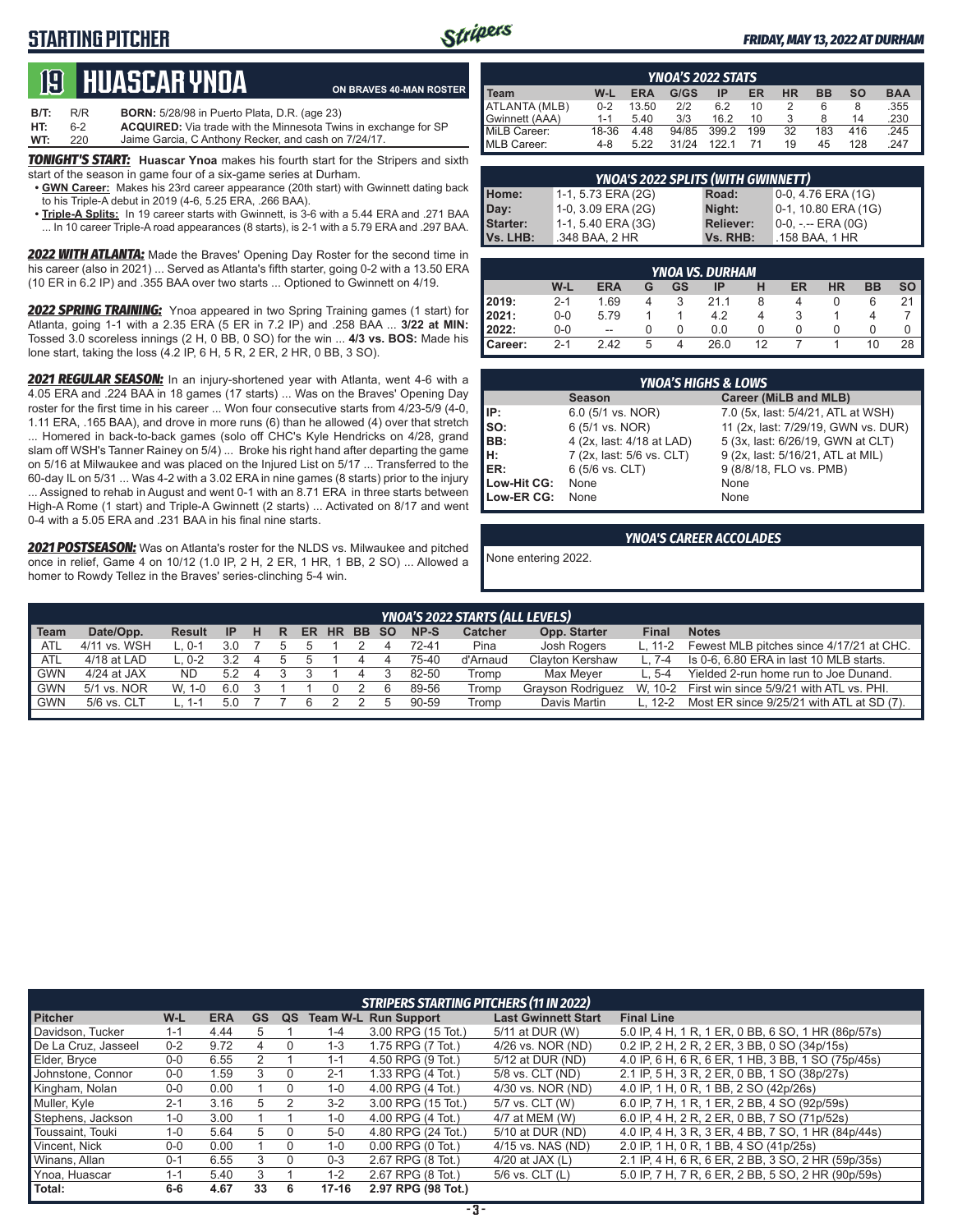### **BULLPEN**



#### *FRIDAY, MAY 13, 2022 AT DURHAM*

| <b>STRIPERS PITCHING BREAKDOWN</b>                                      |           |            |       |     |     |           |           |           |            |  |
|-------------------------------------------------------------------------|-----------|------------|-------|-----|-----|-----------|-----------|-----------|------------|--|
|                                                                         | W-L       | <b>ERA</b> | IP    | R   | ER  | <b>HR</b> | <b>BB</b> | <b>SO</b> | <b>BAA</b> |  |
| Starters:                                                               | $6 - 6$   | 4.67       | 144.2 | 82  | 75  | 17        | 61        | 155       | .243       |  |
| Relievers:                                                              | $11 - 10$ | 3.93       | 146.2 | 72  | 64  | 16        | 42        | 193       | .243       |  |
| l Total:                                                                | $17 - 16$ | 4.26       | 291.1 | 154 | 138 | 33        | 103       | 348       | .243       |  |
| <b>Saves/Opp:</b> 5/10 (50.0%) <b>Holds: 11 IR/Scored:</b> 39/7 (17.9%) |           |            |       |     |     |           |           |           |            |  |
| <b>SO/9.0 IP Ratio: 10.75 BB/9.0 IP Ratio: 3.18 CG/SHO: 0/0</b>         |           |            |       |     |     |           |           |           |            |  |

### **32 R.J. ALANIZ** *- RHP - 30 YRS - McALLEN, TX*

*RELIEF W/GWN:*1-1, 2.92 ERA in 10G *START W/GWN:*0-0, -.-- ERA in 0G *GF:*4 *HOLDS:*0 *SAVES:*1/1 *IR/SCORED:*3/0 *SCORELESS STREAK:*3G (3.1 IP)

*LAST OUTING:*5/12 at DUR (1.0 IP, 0 H, 0 R, 1 HB, 0 BB, 3 SO, 13p/8s)

- **• 2022: 4/7 at MEM:** Earned a save in his Gwinnett debut (1.0 IP, 0 H, 0 R, 1 SO), finishing off a 5-2 win ... **5/3 vs. CLT:** Notched 50th career MiLB win and 1st with Gwinnett (1.1 IP, 2 H in 11-7 win).
- **• 2021:** Pitched for both Triple-A Louisville (1-3, 3.46 ERA, .286 BAA, 1 SV in 33G) and Cincinnati (0-0, 3.38 ERA, .111 BAA in 3G).
- **• Triple-A Stops:** Prior to joining Gwinnett, has pitched for Toledo (DET) from 2016- 17, Durham (TB) in 2018, Tacoma (SEA) in 2019, and Louisville (CIN) from 2019- 21 ... Was a part of Durham's Governors' Cup championship team in 2018.
- **• MLB Career:** 1-0, 8.35 ERA, .278 BAA, 0 SV in 15G (0 starts) with Seattle (2019) and Cincinnati (2019, 2021).
- **• Acquired:** MiLB FA (3/20/22) ... Originally signed by the Houston Astros as a nondrafted free agent (8/14/09).

# **53 BRAD BRACH** *- RHP - 36 YRS - FREEHOLD, NJ*

*RELIEF W/GWN:*2-0, 2.84 ERA in 10G *START W/GWN:*0-0, -.-- ERA in 0G *GF:*5 *HOLDS:*0 *SAVES:*1/1 *IR/SCORED:*2/0 *SCORELESS STREAK:*-1G (2 ER)

- *LAST OUTING:*5/11 at DUR (1.0 IP, 3 H, 2 R, 2 ER, 1 BB, 2 SO, 1 HR, 28p/18s) **• 2022: 4/12 vs. NAS:** On his 36th birthday, earned 1st save with Gwinnett, closing out 4-3 win (1.0 IP, 3 H, 2 ER, 1 BB) ... **4/23 at JAX:** Pitched scoreless 9th and 10th innings (2.0 IP, 1 H, 0 R, 1 SO) for his 2nd win in 10-8 victory ... **4/15-5/6:** Made 6 consecutive scoreless appearances (8.2 IP, 7 H, 1 BB, 8 SO).
- **• 2021:** In 35G with Cincinnati, was 1-2 with a 6.30 ERA, .254 BAA, and 1 save ... Also logged 8G with Triple-A Louisville (0-0, 0.00 ERA, 0 ER in 8.2 IP, 15 SO).
- **• Triple-A Stops:** Prior to joining Gwinnett, has pitched for Tucson (SD) from 2011- 13, Norfolk (BAL) in 2014, and Louisville (CIN) in 2021.
- **• MLB Career:** 38-29, 3.55 ERA, .232 BAA, 34 SV in 531G (0 starts) with San Diego (2011-13), Baltimore (2014-18), Atlanta (2018), Chicago Cubs (2019), New York Mets (2019-20), and Cincinnati (2021) ... Pitched in the MLB Postseason for Baltimore (2014, 2016) and Atlanta (2018).
- **• Acquired:** MiLB FA (3/19/22) ... Originally the San Diego Padres' 42nd-round pick in 2008 out of Monmouth University (West Long Branch, NJ).

#### **57 BRANDON BRENNAN** *- RHP - 30 YRS - MISSION VIEJO, CA RELIEF W/GWN:*0-1, 10.32 ERA in 10G *START W/GWN:*0-0, -.-- ERA in 0G

*GF:*0 *HOLDS:*1 *SAVES:*0/0 *IR/SCORED:*2/2 *SCORELESS STREAK:*-2G (2 R, 1 ER)

- *LAST OUTING:*5/8 vs. CLT (2.0 IP, 3 H, 1 R, 1 ER, 0 BB, 1 SO, 27p/17s)
- **• 2022: Has struck out 3 batters in 4 of his 10 outings (14 SO in 11.1 IP total)**. **• 2021:** Made 32 relief appearances with Triple-A Worcester (Red Sox), going 1-2 with a 5.97 ERA, .293 BAA, and 1 save (1-for-4) ... Also made 1 MLB appearance with Boston, tossing 3.0 scoreless IP on 6/12 vs. Toronto.
- **• Triple-A Stops:** Prior to joining Gwinnett, has pitched for Charlotte (CWS) from 2017-18, Tacoma (SEA) in 2019, and Worcester (BOS) in 2021.
- **• MLB Career:** 3-6, 4.21 ERA, .214 BAA, 0 SV in 55G (0 starts) with Seattle (2019- 20) and Boston (2021).
- **• Acquired:** MiLB FA (3/10/22) ... Originally the Chicago White Sox' 4th-round pick in 2012 out of Orange Coast College (Costa Mesa, CA).

# **49 THOMAS BURROWS** *- LHP - 27 YRS - FLORENCE, AL*

*RELIEF W/GWN:*2-1, 4.38 ERA in 11G *START W/GWN:*0-0, -.-- ERA in 0G

- *GF:*0 *HOLDS:*2 *SAVES:*0/2 *IR/SCORED:*11/1 *SCORELESS STREAK:*1G (1.1 IP) *LAST OUTING:*5/12 at DUR (1.1 IP, 1 H, 0 R, 1 BB, 4 SO, 30p/18s)
- **• 2022: 4/6 at MEM:** Struck out his lone batter faced (Nolan Gorman), stranding 3 inherited runners and earning his first win of the year ... **4/30 vs. NOR:** Picked up 2nd win, logging 2.0 IP (1 H, 0 R) in combined 6-hit shutout (won 5-0).
- **• GWN Career:** 6-3, 3.66 ERA (39 ER in 96.0 IP), 6 SV in 73G (1 start) since 2019.
- **• 2021:** Spent entire year with Gwinnett, going 3-1 with a 2.64 ERA, .176 BAA, and 0
- saves (0-for-1) in 35G (1 start) ... Led team in relief strikeouts (65).
- **• MLB Career:** Has yet to make his Major League debut.
- **• Acquired:** Via trade with Seattle (1/11/17) ... Originally the Seattle Mariners' 4thround pick in 2016 out of the University of Alabama.
- **• Accolades:** Earned Gwinnett's Community Service Award in 2019.

| <b>PITCHING SPLITS</b> |            |           |            |           | <b>PITCHING BY MONTH</b> |           |           |     |            |
|------------------------|------------|-----------|------------|-----------|--------------------------|-----------|-----------|-----|------------|
|                        | <b>BAA</b> | <b>HR</b> |            | W-L       | <b>ERA</b>               | <b>HR</b> | <b>BB</b> | SΟ  | <b>BAA</b> |
| Vs. LHB:               | .272       | 14        | April:     | $10 - 13$ | 4.01                     | 23        |           | 228 | .230       |
| Vs. RHB:               | .220       | 19        | Mav:       | 7-3       | 4.84                     | 10        | 26        | 120 | 270        |
| <b>Bases Empty:</b>    | .223       | 16        | June:      | $0 - 0$   |                          | 0         |           |     |            |
| <b>Runners On:</b>     | .268       |           | July:      | $0 - 0$   | - --                     |           |           |     | ---        |
| <b>RISP:</b>           | .282       | 16        | August:    | $0 - 0$   |                          |           |           | O   |            |
| Loaded:                | .450       |           | September: | $0 - 0$   |                          |           |           | U   |            |

# **48 JESUS CRUZ** *- RHP - 27 YRS - SALINAS DE HIDALGO, MEXICO*

|  | <b>RELIEF W/GWN: 0-0, 2.08 ERA in 7G</b> |  | <b>START W/GWN: 0-0, -.-- ERA in 0G</b>                                      |
|--|------------------------------------------|--|------------------------------------------------------------------------------|
|  |                                          |  | <b>GF:</b> 4 HOLDS: 0 SAVES: 0/0 IR/SCORED: 7/3 SCORELESS STREAK: 4G (5.0 IP |

*LAST OUTING:*5/10 at DUR (1.0 IP, 0 H, 0 R, 0 BB, 2 SO, 22p/16s)

- **• 2022:** Released by St. Louis on 3/30, signed with Atlanta on 4/6 ... **Since joining Gwinnett on 4/15, 5 of his 8G have been scoreless (8.2 IP, 2 ER)**.
- **• 2021:** Logged 37 relief appearances with Triple-A Memphis, going 0-3 with a 3.06 ERA, .223 BAA, and 3 SV (3-for-5) ... Pitched for Aguilas de Mexicali in the Mexican Pacific Winter League (0-1, 2.66 ERA in 21G).
- **• Triple-A Stops:** Prior to joining Gwinnett, pitched for Memphis (STL) in 2019 and 2021 ... Combined to go 6-10 with a 5.42 ERA, .246 BAA, and 3 SV in 100G.
- **• MLB Career:** 0-0, 18.00 ERA, .600 BAA, 0 SV in 1G (0 starts) with St. Louis (2020). **• Acquired:** MiLB FA (4/6/22) ... Originally signed by the St. Louis Cardinals as a
- non-drafted free agent (7/2/17).

### **60 JASSEEL DE LA CRUZ** *- RHP - 24 YRS - HATO MAYOR, D.R.*

|  | RELIEF W/GWN: 0-0, 9.00 ERA in 2G | <b>START W/GWN: 0-2, 9.72 ERA in 4G</b>                                 |                                                                              |
|--|-----------------------------------|-------------------------------------------------------------------------|------------------------------------------------------------------------------|
|  |                                   |                                                                         | GF: 2 HOLDS: 0 SAVES: 0/0 IR/SCORED: 0/0 SCORELESS STREAK: -6G (14 R, 11 ER) |
|  |                                   | <b>IACT OUTING, EIG VO CIT (1 0 ID 9 LI 4 D 4 ED 0 DD 4 CO 46n/10n)</b> |                                                                              |

- *LAST OUTING:*5/6 vs. CLT (1.0 IP, 2 H, 1 R, 1 ER, 0 BB, 1 SO, 16p/10s) **• 2022:** Was on Gwinnett's Opening Night roster for the 2nd straight season ... Opened the year in the rotation (0-2, 9.72 ERA in 4 starts from 4/9-4/26).
- **• GWN Career:** 1-5, 7.43 ERA (55 ER in 66.2 IP), 0 SV in 26G (19 starts) since 2021 **• 2021:** Made his Triple-A debut with the Stripers, going 1-3 with a 7.03 ERA, 1.70
- WHIP, and .278 BAA in 20G (15 starts) ... Was on the 7-day IL from 8/16-9/15.
- **• MLB Career:** Has yet to debut in the Majors despite recalls in 2020 and 2021. **• Acquired:** MiLB FA (3/13/22) ... Originally signed by the Atlanta Braves as a NDFA (6/1/15) ... Non-tendered and elected free agency (11/30/21).
- **• Accolades:** Won FSL Pitcher of the Week award on 5/19/19 after throwing the first no-hitter in Florida Fire Frogs history on 5/18/19 vs. Jupiter (9.0 IP, 2 BB, 4 SO).

### **55 SETH ELLEDGE** *- RHP - 25 YRS - DALLAS, TX*

*RELIEF W/GWN:*1-1, 2.31 ERA in 9G *START W/GWN:*0-0, -.-- ERA in 0G *GF:*1 *HOLDS:*1 *SAVES:*0/0 *IR/SCORED:*2/0 *SCORELESS STREAK:*4G (6.0 IP)

- *LAST OUTING:*5/11 at DUR (1.0 IP, 1 H, 0 R, 0 BB, 3 SO, 20p/16s)
- **• 2022: 4/29 vs. NOR:** Earned first win with Gwinnett, tossing 2.0 IP (0 H, 0 R, 0 BB, 4 SO) as part of combined 4-hit shutout in 8-0 victory.
- **• 2021:** Pitched for both Triple-A Memphis (2-2, 6.56 ERA, .299 BAA, 2 SV in 30G) and St. Louis (0-0, 4.63 ERA, .302 BAA, 0 SV in 11G).
- **• Triple-A Stops:** Prior to joining Gwinnett, has pitched for Memphis (STL) from 2019-21 (5-3, 5.66 ERA, .270 BAA, 2 SV in 51G) ... Also appeared for the Redbirds in the 2018 PCL Playoffs (0-0, 0.00 ERA in 1G).
- **• MLB Career:** 1-0, 4.63 ERA, .282 BAA, 0 SV in 23G with St. Louis (2020-21).
- **• Acquired:** MiLB FA (3/30/22) ... Originally the Seattle Mariners' 4th-round pick in 2017 out of Dallas Baptist University (TX).

### **51 CONNOR JOHNSTONE** *- RHP - 27 YRS - SAN DIEGO, CA*

*RELIEF W/GWN:*0-0, 3.00 ERA in 6G *START W/GWN:*0-0, 1.59 ERA in 3G

*GF:*1 *HOLDS:*2 *SAVES:*1/1 *IR/SCORED:*0/0 *SCORELESS STREAK:*-2G (4 R, 3 ER) *LAST OUTING:*5/12 vs. DUR (1.2 IP, 2 H, 1 R, 1 ER, 3 BB, 2 SO, 37p/20s)

- **• 2022:** In 3 spot starts (4/19 at JAX, 4/29 vs. NOR, 5/8 vs. CLT), has a 1.59 ERA (2 ER in 11.1 IP) and .250 BAA (10 H, 3 BB, 3 SO) ... **5/5 vs. CLT:** Notched his 1st career save with Stripers (1.0 IP, 0 H, 0 R), finishing off 3-2 victory.
- **• GWN Career:** 7-8, 4.38 ERA (63 ER in 129.1 IP), 1 SV in 54G since 2018 ... Of his 23 career Triple-A starts, 16 came in 2021.
- **• 2021:** Spent the full year with Gwinnett, going 3-8 with a 4.84 ERA and .258 BAA in 33G (16 starts) ... Was 2-0 with a 2.36 ERA and .191 BAA in 17 relief outings. **• MLB Career:** Has yet to make his Major League debut.
- 
- **• Acquired:** Braves' 21st-round pick in 2017 out of Wake Forest University. **• Local Product:** Played baseball at Roswell High School (Roswell, GA).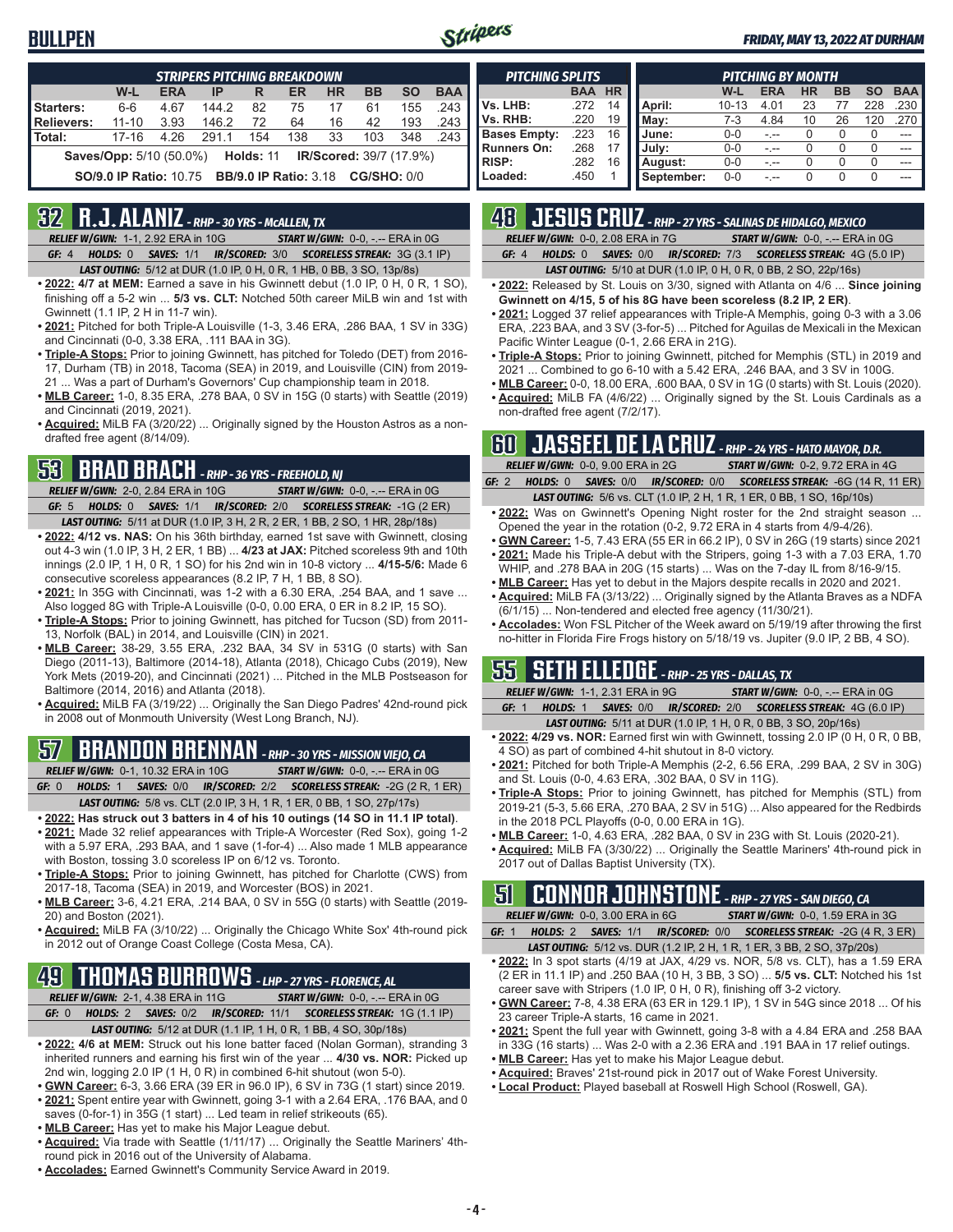# **39 NOLAN KINGHAM** *- RHP - 25 YRS - LAS VEGAS, NV*

*RELIEF W/GWN:*1-0, 3.07 ERA in 8G *START W/GWN:*0-0, 0.00 ERA in 1G *GF:*0 *HOLDS:*0 *SAVES:*0/0 *IR/SCORED:*6/0 *SCORELESS STREAK:*1G (2.0 IP)

- *LAST OUTING:*5/10 at DUR (win, 2.0 IP, 0 H, 0 R, 0 BB, 3 SO, 25p/20s) **• 2022: 4/5-4/20:** Opened season with 5 consecutive scoreless outings, totaling 9.1
- IP (3 H, 1 BB, 8 SO, .103 BAA) ... **4/30 vs. NOR:** Made spot start, pitching 4.0 innings (1 H, 1 BB, 2 SO) in combined 6-hit shutout (won 5-0) ... **5/10 at DUR:** earned 1st career Triple-A win in 16th outing (2.0 IP, 0 H, 0 R, 3 SO).
- **• GWN Career:** 1-5, 7.13 ERA (38 ER in 48.0 IP), 0 SV in 16G (7 starts) since 2021. **• 2021:** Pitched for both Double-A Mississippi (6-1, 2.08 ERA, .225 BAA, 2 SV in 12G) and Gwinnett (0-5, 10.13 ERA, .365 BAA in 7G) ... Named Double-A South Pitcher of the Month for June (3-0, 0.83 ERA, 0.83 WHIP, .193 BAA in 5 starts) ... Served as the M-Braves' closer during the Double-A South Championship Series, going 3-for-3 in save chances (2.1 IP, 1 H, 0 R, 0 BB, 2 SO) ... Got the final 3 outs of Mississippi's 2-1 win over Montgomery in Game 5, clinching the title.
- **• MLB Career:** Has yet to make his Major League debut.
- **• Acquired:** Braves' 12th-round pick in 2018 out of the University of Texas.

# **58 DYLAN LEE** *- LHP - 27 YRS - DINUBA, CA*

|         | <b>RELIEF W/GWN: 1-1, 1.42 ERA in 11G</b> | <b>START W/GWN: <math>0-0</math>.</b> -.-- ERA in $0G$                  |
|---------|-------------------------------------------|-------------------------------------------------------------------------|
| GF: $5$ |                                           | HOLDS: 1 SAVES: 0/0 IR/SCORED: 2/0 SCORELESS STREAK: 5G (6.0 IP)        |
|         |                                           | <b>LAST OUTING:</b> 5/11 at DUR (1.0 IP, 0 H, 0 R, 0 BB, 3 SO, 15p/11s) |

- **• 2022:** Recalled by Atlanta on 4/19, did not pitch (optioned on 4/20) ... **5/8 vs. CLT:** Logged 2.0 IP (1 H, 0 R, 4 SO) for 1st win of the year in 6-5 comeback.
- **• GWN Career:** 6-2, 1.52 ERA (10 ER in 59.1 IP), 1 SV in 46G since 2021.
- **• 2021:** Named Stripers' Most Outstanding Reliever (5-1, 1.54 ERA, .176 BAA, 1 SV in 35G) ... Led GWN relievers (min. 30.0 IP) in BAA, ranked 2nd in ERA.
- **• 2021 w/ATL:** Made his MLB debut with the Braves, logging 2G in relief in October (0-0, 9.00 ERA, .333 BAA) ... Also made his MLB Postseason debut (0-0, 6.00 ERA, .286 BAA in 3G, 1 start) ... Started Game 4 of the World Series vs. Houston on 10/30 (ND, 0.1 IP, 1 H, 1 ER, 2 BB, 1 SO), becoming the 1st pitcher in MLB history to make his 1st career start in the World Series.
- **• MLB Career:** 0-0, 9.00 ERA, .333 BAA, 0 SV in 2G (0 starts) with Atlanta (2021).
- **• Acquired:** MiLB FA (4/15/21) ... Originally the Miami Marlins' 10th-round pick in 2016 out of Fresno State University.

### **56 BRANDYN SITTINGER** *- LHP - 27 YRS - ELYRIA, OH*

- *RELIEF W/GWN:*1-2, 7.11 ERA in 10G *START W/GWN:*0-0, -.-- ERA in 0G *GF:*1 *HOLDS:*1 *SAVES:*0/1 *IR/SCORED:*1/1 *SCORELESS STREAK:*-2G (2 ER) *LAST OUTING:*5/11 at DUR (1.0 IP, 3 H, 1 R, 1 ER, 0 BB, 1 SO, 24p/15s)
- **• 2022: 4/12 vs. NAS:** Earned his 1st win with Gwinnett (2.0 IP, 2 H, 0 R in 4-3 win) ...**4/12-4/19:** Had 3 straight 2.0-inning scoreless outings (6.0 IP, 5 H, 2 BB, 7 SO).
- **• 2021:** Split time between Double-A Amarillo (0-1, 3.94 ERA, .196 BAA, 1 SV in 12G) and Triple-A Reno (1-1, 4.24 ERA, .209 BAA, 4 SV in 23G) of the Arizona organization ... Also made his MLB debut (0-1, 7.71 ERA, .294 BAA, 0 SV in 5G).
- **• Triple-A Stops:** Prior to joining Gwinnett, had only pitched with Reno in 2021.
- **• MLB Career:** 0-1, 7.71 ERA, .294 BAA, 0 SV in 5G (0 starts) with Arizona (2021). **• Acquired:** MiLB FA (2/20/22) ... Originally the Detroit Tigers' 17th-round pick in 2016 out of Ashland University (Ashland, OH).

# **59 MICHAEL TONKIN** *- RHP - 32 YRS - GLENDALE, CA*

- *RELIEF W/GWN:*2-0, 3.12 ERA in 9G *START W/GWN:*0-0, -.-- ERA in 0G *GF:*6 *HOLDS:*1 *SAVES:*2/3 *IR/SCORED:*0/0 *SCORELESS STREAK:*3G (3.0 IP)
- *LAST OUTING:*5/10 at DUR (hold, 1.0 IP, 1 H, 0 R, 0 BB, 3 SO, 14p/11s) **• 2022: 4/6 at MEM:** In his 1st outing in affiliated MiLB since 2019 (with Triple-A Reno), earned a save in his Stripers debut (1.0 IP, 1 H, 0 R, 1 SO in 5-3 win) ... **4/26 vs. NOR:** Earned 1st win with Gwinnett despite blown save (1.0 IP, 1 H, 1 ER, 1 HR, 2 SO) in 7-6 walk-off victory ... **5/5 vs. CLT:** Struck out all 3 batters faced to get the win in last-at-bat 3-2 triumph.
- **• 2021:** Pitched for the Long Island Ducks of the Atlantic League (2-1, 0.53 ERA, 9 SV in 16G), Tijuana of the Mexican League (2-1, 2.00 ERA in 6G), and Aguilas of the Dominican Winter League (1-0, 0.68 ERA in 13G).
- **• Triple-A Stops:** Before joining Gwinnett, pitched for Rochester (MIN) from 2013- 17, San Antonio (MIL) in 2019, and Reno (ARI) in 2019.
- **• MLB Career:** 3-3, 4.43 ERA, .269 BAA, 0 SV in 141G with Minnesota (2013-17).
- **• Acquired:** MiLB FA (1/11/22) ... Originally the Minnesota Twins' 30th-round pick in 2008 out of Palmdale High School (CA).

# **54 NICK VINCENT** *- RHP - 35 YRS - RAMONA, CA*

*RELIEF W/GWN:*0-3, 6.10 ERA in 9G *START W/GWN:*0-0, 0.00 ERA in 1G *GF:*3 *HOLDS:*2 *SAVES:*0/1 *IR/SCORED:*2/0 *SCORELESS STREAK:*-1G (1 ER)

- *LAST OUTING:*5/12 at DUR (loss, 0.1 IP, 3 H, 1 R, 1 ER, 1 BB, 1 SO, 17p/10s)
- **• 2022: 4/15 vs. NAS:** In his 1st Triple-A start since 2008 with Portland, tossed 2.0 scoreless IP (1 H, 1 BB, 4 SO) in an eventual 2-1 win ... **4/29 vs. NOR:** Struck out 4 over 2.0 hitless innings to finish 4-hit shutout in 8-0 win.
- **• 2021:** Opened the season with the Texas Rangers, pitching for Triple-A Round Rock (0-0, 4.11 ERA, .273 BAA in 15G) ... Released on 6/22 ... Signed by the Minnesota Twins on 6/23 and joined Triple-A St. Paul (3-1, 4.55 ERA, .228 BAA, 6 SV in 24G) ... Had his contract selected on 8/10 and logged 7G for the Twins (1-0, 0.71 ERA, .146 BAA, 0 SV).
- **• Triple-A Stops:** Prior to joining Gwinnett, has pitched for 7 Triple-A teams: Portland (SD, 2008), Tucson (SD, 2012-13), El Paso (SD, 2015), Sacramento (SF, 2019), Lehigh Valley (PHI, 2019), Round Rock (TEX, 2021), and St. Paul (MIN, 2021).
- **• MLB Career:** 23-23, 3.30 ERA, .236 BAA, 7 SV in 412G with San Diego (2012-15), Seattle (2016-18), San Francisco (2019), Philadelphia (2019), Miami (2020), and Minnesota (2021).
- **• Acquired:** MiLB FA (3/16/22) ... Originally the San Diego Padres' 18th-round pick in 2008 out of Cal State Long Beach.

# **45 WILLIAM WOODS** *- RHP - 23 YRS - TRENTON, TN*

|       | <b>RELIEF W/GWN: 0-0, 0.00 ERA in 5G</b> |  | <b>START W/GWN: 0-0, -.-- ERA in 0G.</b>                                                         |
|-------|------------------------------------------|--|--------------------------------------------------------------------------------------------------|
| GF: 1 |                                          |  | <b>HOLDS:</b> 0 <b>SAVES:</b> 0/0 <b>IR/SCORED:</b> 1/0 <b>SCORELESS STREAK:</b> -1G (1 R, 0 ER) |
|       |                                          |  | <b>LAST OUTING:</b> 5/10 at DUR (1.0 IP, 1 H, 1 R, 0 ER, 0 BB, 1 SO, 21p/14s)                    |

- **• Prospecting:** Entering 2022, ranked the Braves' No. 21 prospect (MLB.com). **• 2022 in MiLB:** Opened with Mississippi, making his regular-season Double-A debut (0-1, 10.80 ERA, .318 BAA in 3G, 1 start) ... Promoted to Gwinnett on 4/19 ...
- **Has struck out 8 of 13 batters faced over 5G in Triple-A debut (2.2 IP)**. **• 2022 w/ATL:** Recalled on 4/26 for his MLB debut after just 90.0 career MiLB innings ... **4/27 vs. CHC:** Became the 108th former Gwinnett player to debut in the Majors (1.0 IP, 0 H, 0 R, 1 BB, 1 SO, struck out Patrick Wisdom) ... **4/27-5/1:** Made 2 scoreless appearances (2.0 IP, 2 H, 1 BB, 2 SO) before being optioned on 5/1.
- **• 2021:** Limited by injury to 5 starts between the FCL Braves (0-0, 0.00 ERA, .250 BAA in 1GS) and High-A Rome (0-1, 4.66 ERA, .270 BAA in 4GS) ... Didn't make his season debut until 8/19 ... Joined Mississippi on 9/18 and made 1 start during the Double-A South Championship Series (0-1, 6.00 ERA, 2 ER in 3.0 IP, 4 H, 2 BB, 4 SO), a 14-2 loss to Montgomery in Game 4.
- **• MLB Career:** 0-0, 0.00 ERA, .286 BAA, 0 SV in 2G with Atlanta (2022).
- **• Acquired:** Braves' 23rd-round pick in 2018 out of Dyersburg CC (TN).

| <b>BULLPEN USAGE (PITCHES THROWN IN LAST 7 DAYS)</b>                                                |     |     |     |     |      |      |      |
|-----------------------------------------------------------------------------------------------------|-----|-----|-----|-----|------|------|------|
| <b>Pitcher</b>                                                                                      | 5/6 | 5/7 | 5/8 | 5/9 | 5/10 | 5/11 | 5/12 |
| Alaniz                                                                                              |     | 11  |     |     |      |      | 13   |
| Brach                                                                                               | 13  |     |     |     |      | 28   |      |
| <b>Brennan</b>                                                                                      |     |     | 27  |     |      |      |      |
| <b>Burrows</b>                                                                                      |     |     | 27  |     |      |      | 30   |
| Cruz                                                                                                |     | 18  |     |     | 22   |      |      |
| De La Cruz                                                                                          | 16  |     |     |     |      |      |      |
| Elledge                                                                                             |     | 13  |     |     |      | 20   |      |
| Johnstone                                                                                           |     |     | 38  |     |      |      | 37   |
| Kingham                                                                                             | 25  |     |     |     | 25   |      |      |
| Lee                                                                                                 |     |     | 29  |     |      | 15   |      |
| Sittinger                                                                                           | 16  |     |     |     |      | 24   |      |
| Tonkin                                                                                              |     |     |     |     | 14   |      |      |
| Vincent                                                                                             |     |     | 13  |     |      |      | 17   |
| Woods                                                                                               | 2   |     |     |     | 21   |      |      |
| Italics = Pitches thrown for team other than Gwinnett<br><b>BOLD</b> = Pitches thrown in spot start |     |     |     |     |      |      |      |

| <b>SCORELESS INNINGS STREAKS (15-PLUS INNINGS)</b> |        |              |              |  |  |
|----------------------------------------------------|--------|--------------|--------------|--|--|
| <b>Pitcher</b>                                     | Length | <b>Dates</b> | <b>Stats</b> |  |  |
|                                                    |        |              |              |  |  |
|                                                    |        |              |              |  |  |
|                                                    |        |              |              |  |  |
|                                                    |        |              |              |  |  |
|                                                    |        |              |              |  |  |

| <b>PITCHER AWARDS &amp; HONORS</b> |                   |              |  |  |  |  |
|------------------------------------|-------------------|--------------|--|--|--|--|
| <b>Pitcher</b>                     | <b>Award/Date</b> | <b>Stats</b> |  |  |  |  |
|                                    |                   |              |  |  |  |  |
|                                    |                   |              |  |  |  |  |
|                                    |                   |              |  |  |  |  |
|                                    |                   |              |  |  |  |  |
|                                    |                   |              |  |  |  |  |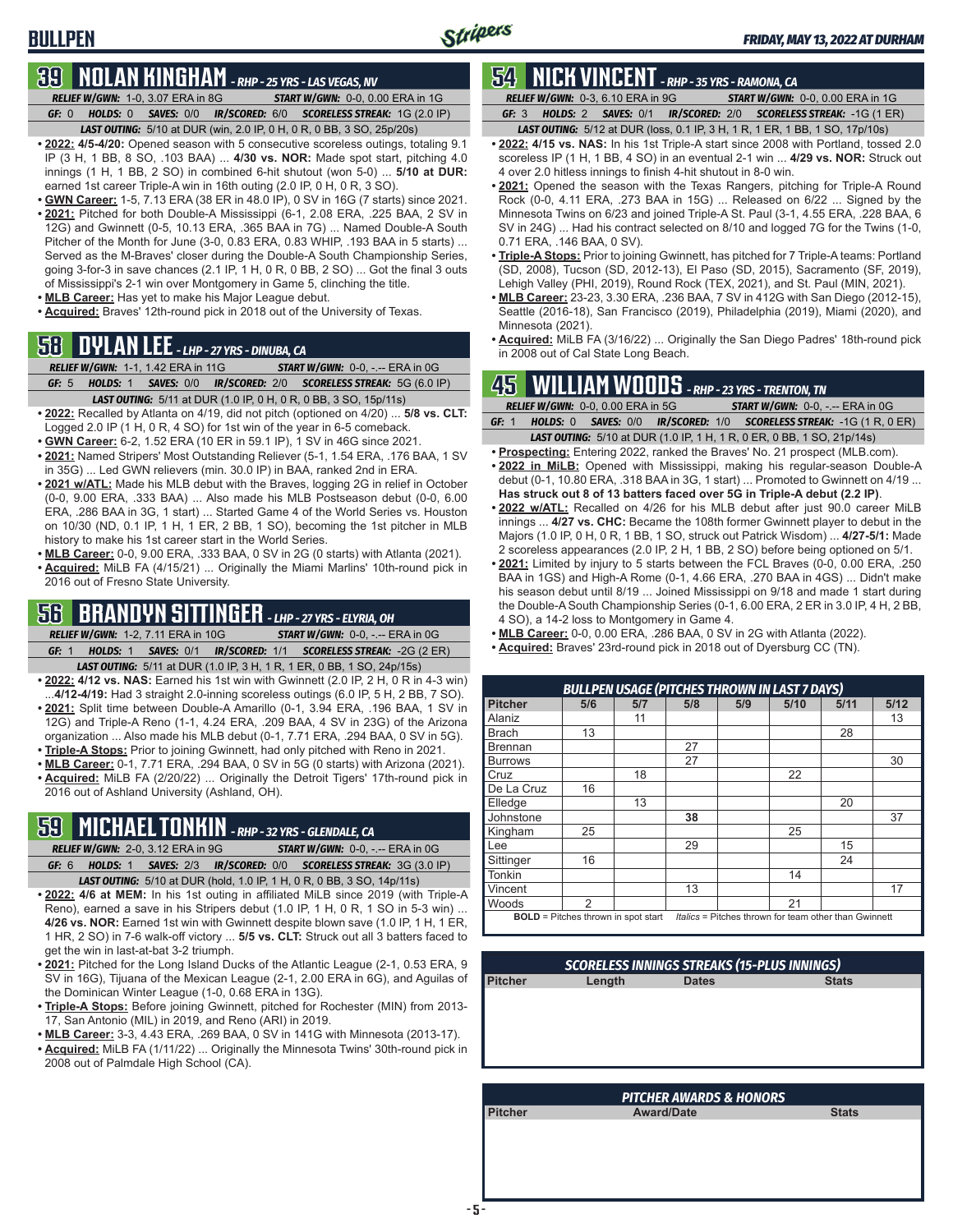#### Stripers **BATTERS** *FRIDAY, MAY 13, 2022 AT DURHAM TOTAL:* .264, 33 HR, .749 OPS *RISP:* .243, 7 HR, .699 OPS *RUNS/INNING: 1 2 3 4 5 6 7 8 9 X TOT Vs. LHP:* .269, 11 HR, .824 OPS *RISP/2O:* .261, 2 HR, .696 OPS **Stripers:** 23 25 33 15 17 8 13 10 13 2 159 *Vs. RHP:* .262, 22 HR, .724 OPS *LOADED:* .278, 0 HR, .709 OPS **Opponents:** 19 8 20 19 24 16 24 11 12 1 154

|                  |                          |    |                          |           |      |   |                | <b>HOME RUNS</b> |                     |                                           |            | <b>MULTI-GAMES</b> |           |
|------------------|--------------------------|----|--------------------------|-----------|------|---|----------------|------------------|---------------------|-------------------------------------------|------------|--------------------|-----------|
| Player           | 1R                       | 2R | 3R                       | <b>GS</b> | Tot. |   | Off LH Off RH  | Team W-L         | <b>Career w/GWN</b> | Last HR with Gwinnett (Regular Season)    | <b>Hit</b> | <b>RBI</b>         | <b>HR</b> |
| Acuña Jr.        |                          |    |                          |           |      |   |                | $0 - 0$          | 10 HR               | 4/17/18 vs. SWB, 2R (LH Josh Rogers)      | 3          |                    |           |
| Casteel          | 4                        |    | $\overline{\phantom{a}}$ | ٠         | 4    | 2 | 2              | $2 - 2$          | <b>12 HR</b>        | 5/7/22 vs. CLT, 1R (LH John Parke)        | 2          |                    |           |
| Contreras        | $\overline{\phantom{0}}$ |    | $\overline{\phantom{a}}$ |           |      |   |                | $0 - 0$          | 9 HR                | 9/7/21 at COL, 1R (LH Kirk McCarty)       | 4          |                    |           |
| Dean             |                          |    |                          |           |      |   |                | $0 - 0$          | $0$ HR              |                                           | 3          | 2                  |           |
| De Hoyos         | $\overline{\phantom{0}}$ |    |                          | ۰         | ۰    |   |                | $0 - 0$          | $0$ HR              |                                           |            |                    |           |
| Demeritte        | $\overline{\phantom{0}}$ |    |                          |           | 2    |   | $\overline{2}$ | $0 - 2$          | 43 HR               | 4/14/22 vs. NAS, 2R (RH Jason Alexander)  | 3          | 2                  |           |
| DeShields        | ۰.                       |    |                          |           |      |   |                | $0 - 0$          | $0$ HR              |                                           | 6          | 2                  |           |
| <b>Dickerson</b> |                          |    |                          |           |      |   |                | $1 - 0$          | $1$ HR              | 5/11/22 at DUR, 1R (RH Tommy Romero)      | 3          |                    |           |
| Goins            |                          |    |                          |           |      |   |                | $0 - 0$          | 6 HR                | 9/14/21 vs. NAS, 1R (RH Josh Lindblom)    | 3          |                    |           |
| Gonzalez         | $\overline{\phantom{0}}$ |    |                          |           |      |   |                | $0 - 0$          | 0 HR                |                                           | 2          |                    |           |
| Gosselin         |                          |    | $\overline{\phantom{a}}$ |           |      |   |                | $1 - 0$          | 13 HR               | 4/23/22 at JAX, 2R (RH Huascar Brazoban)  |            |                    |           |
| Jenista          | 3                        |    |                          |           |      |   | 3              | $3-0$            | 4 HR                | 4/12/22 vs. NAS, 1R (LH Rex Brothers)     | 6          | 3                  |           |
| Nogowski         | $\overline{\phantom{0}}$ |    |                          | ۰         |      |   |                | $1 - 0$          | 1 HR                | 4/12/22 vs. NAS, 2R (RH Caleb Boushley)   | 5          | 3                  |           |
| H. Perez         |                          |    |                          |           | 2    |   |                | $2 - 0$          | 2 HR                | 5/7/22 vs. CLT. 2R (LH John Parke)        | 2          |                    |           |
| Shewmake         | 2                        |    |                          |           | 2    |   |                | $2 - 0$          | $2$ HR              | 4/27/22 vs. NOR, 1R (RH Matt Vogel)       | 9          |                    |           |
| <b>Tromp</b>     | 3                        | 3  | $\overline{2}$           |           | 8    | 2 | 6              | $3 - 4$          | 8 HR                | 5/12/22 at DUR, 3R (RH Miller Hogan)      | 8          | 5                  |           |
| Tucker           |                          |    |                          |           |      |   |                | $0 - 1$          | 1 HR                | 5/6/22 vs. CLT, 1R (RH Davis Martin)      |            | 3                  |           |
| Valaika          | $\mathcal{P}$            | 3  | $\overline{\phantom{a}}$ |           | 5    | 3 | $\mathfrak{p}$ | $5-0$            | 5 HR                | 5/11/22 at DUR, 2R (RH Tommy Romero)      | 11         |                    |           |
| <b>Naters</b>    | 2                        |    |                          |           | 2    |   |                | $2 - 0$          | <b>15 HR</b>        | 5/11/22 at DUR, Leadoff (RH Tommy Romero) | 2          |                    |           |
| Total:           | 19                       | 11 | 3                        | 0         | 33   |   |                |                  |                     |                                           |            |                    |           |

**Back-to-Back Homers (1x) Leadoff (Game) Homers (2x): Walk-Off Homers (0x): Walk-Off Homers (0x): None None Walk-Off Homers (0x): Walk-Off Homers (0x): Walk-Off Homers (0x): Waters (2x: 5/3 vs. CLT, 5/11 at** Nogowski (2R) / Jenista, 4/12 vs. NAS (2nd Inning)

|             | $\frac{1}{2}$ |
|-------------|---------------|
| <b>None</b> |               |

| <b>STRIPERS BATTING BY MONTH</b> |            |    |    |    |           |            |           |            |            |            |
|----------------------------------|------------|----|----|----|-----------|------------|-----------|------------|------------|------------|
|                                  | <b>AVG</b> | G  | 2B | 3B | <b>HR</b> | <b>RBI</b> | <b>SB</b> | <b>OBP</b> | <b>SLG</b> | <b>OPS</b> |
| April:                           | .249       | 23 | 39 | 4  | 17        | 85         | 22        | .321       | .377       | .698       |
| May:                             | .297       | 10 | 24 | 0  | 16        | 60         | 6         | .356       | .503       | .859       |
| <b>June:</b>                     |            |    |    |    |           |            |           |            |            |            |
| July                             |            |    |    |    |           |            |           |            |            |            |
| August:                          |            |    |    |    |           |            |           |            |            |            |
| September:                       |            |    |    |    |           |            |           |            |            |            |

### **9 RYAN CASTEEL** *- C - 30 YRS - CHATTANOOGA, TN*

*SEASON WITH GWN:*.219, 4 HR, 6 RBI, 0 SB, .898 OPS *HIT STREAK:* 3G (5-13)

*5/12 at DUR:*DNP *DUR SERIES:* .--- (0-0)

- **• 2022:** Of his 7 hits, 4 are solo homers (4/9 at MEM, 4/14 vs. NAS, 4/23 at JAX, 5/7 vs. CLT) ... **4/30 vs. NOR:** Tallied his first triple with Gwinnett (1-for-4, 2 RBI). **• GWN Career:** .223 (42-for-188), 6 2B, 1 3B, 12 HR, 34 RBI in 77G since 2021.
- **• 2021:** Spent the entire year with Gwinnett, batting .224 (6 2B, 8 HR, 13 R, 28 RBI, .716 OPS) in 68G ... Led the club in pinch-hit at-bats (28) and hits with the bases
- loaded (4-for-6, .667, 2 2B, 1 HR, 12 RBI, 2.125 OPS). **• Triple-A Stops:** Prior to Gwinnett, played for Albuquerque (COL) from 2015-16.
- **• MLB Career:** Has yet to make his Major League debut.
- **• Acquired:** MiLB FA (11/29/21) ... On his 3rd contract with Atlanta (also signed on 1/24/19 and 3/14/21) ... Originally the Colorado Rockies' 17th-round pick in 2010 out of Cleveland State Community College (Cleveland, TN).

# **26 DELINO DESHIELDS JR.** *- OF - 29 YRS - EASTON, MD*

*SEASON WITH GWN:*.263, 0 HR, 7 RBI, 8 SB, .716 OPS *HIT STREAK:* -1G (0-3) *5/12 at DUR:*0-3, R, BB *DUR SERIES:* .400 (2-5), 2 SB

- **• IL Leaderboard:** Entering 5/13, ranks in steals (T-8th, 8). **• 2022: 4/21-5/5:** Posted 11G on-base streak (.289, 11-for-38, 2 2B, 7 R, 6 RBI, 3
- SB, 8 BB, .417 OBP) ... Has pair of 2-steal games (4/19 at JAX, 5/10 at DUR). **• 2021:** Played in the Texas, Boston, and Cincinnati orgs ... Spent time with Round
- Rock (TEX) and Worcester (BOS) in Triple-A (.252, 13 2B, 2 3B, 6 HR, 22 RBI, 21 SB in 84G) ... Finished with the Reds (.255, 5 2B, 1 HR, 6 RBI, 2 SB in 25G).
- **• Triple-A Stops:** Prior to joining Gwinnett, played for Round Rock (TEX, 2015-16, 2018, 2021), Nashville (TEX, 2019), and Worcester (BOS, 2021).
- **• MLB Career:** .246, 81 2B, 19 3B, 19 HR, 139 RBI, 111 SB in 601G with Texas (2015-19), Cleveland (2020), and Cincinnati (2021) ... Played for Texas (2015) and Cleveland (2020) in MLB Postseason (.290, 3 2B, 2 RBI, 1 SB in 7G).
- **• Acquired:** MiLB FA (4/5/22) after being released by Miami (4/3/22) ... Originally the Texas Rangers' 1st-round pick (3rd overall) in 2014 out of Woodward Academy (College Park, GA).
- **• Bloodlines:** Is the son of Delino DeShields, 13-year MLB infielder (MON, LAD, STL, BAL, CHC) from 1990-2002 ... Finished 2nd in NL R.O.Y. voting in 1990.

| <b>PINCH HITTERS</b> |       |    |   |   |    |    |           |            |           |           |
|----------------------|-------|----|---|---|----|----|-----------|------------|-----------|-----------|
| <b>Player</b>        | AVG.  | AB | R | н | 2B | 3B | <b>HR</b> | <b>RBI</b> | <b>BB</b> | <b>SO</b> |
| <b>Contreras</b>     | 1.000 |    | O |   | 0  | O  | O         | υ          | U         |           |
| Uenista              | .000  |    |   |   | 0  |    | O         |            | 0         |           |
| l Totals:            | .500  | 2  |   |   | 0  | 0  | 0         | 0          | 0         |           |
|                      |       |    |   |   |    |    |           |            |           |           |
|                      |       |    |   |   |    |    |           |            |           |           |

# **30 ALEX DICKERSON** *- OF - 31 YRS - POWAY, CA*

- 
- *SEASON WITH GWN:*.225, 1 HR, 2 RBI, 0 SB, .612 OPS *HIT STREAK:* 2G (4-9) *5/12 at DUR:*2-4, R *DUR SERIES:* .286 (4-14), HR, RBI
- **• 2022 w/GWN:** In last 2G, batting .444 (4-for-9, 1 HR, 2 R, 1 RBI, 1.222 OPS).
- **• 2022 w/ATL:** Was on the Braves' Opening Day roster, hit .121 (4-for-33, 1 HR, 3 R, 2 RBI) in 13G ... DFA'd on 4/28, outrighted to Gwinnett on 4/30.
- **• 2021:** Logged 111G with San Francisco (.233, 10 2B, 2 3B, 13 HR, 38 RBI, 1 SB, .724 OPS) ... Set MLB career highs in games, hits (66), homers, and RBI ... Also played 11G with Triple-A Sacramento (.289, 3 2B, 2 HR, 4 RBI).
- **• Triple-A Stops:** Prior to joining Gwinnett, played for El Paso (SD, 2015-16, 2019) and Sacramento (2019, 2021) ... Was PCL Rookie of the Year and Postseason All-Star in 2015 (.307, 36 2B, 9 3B, 12 HR, 82 R, 71 RBI, .877 OPS in 125G).
- **• MLB Career:** .255, 49 2B, 8 3B, 40 HR, 132 RBI, 7 SB, .785 OPS in 339G with San Diego (2016, 2019), San Francisco (2019-21), and Atlanta (2022) ... Made MLB Postseason debut with Giants in 2021 (.000, 0-for-4 in 4G).
- **• Acquired:** MLB FA (3/16/22) ... Originally the Pittsburgh Pirates' 3rd-round pick in 2011 out of the University of Indiana.

# **13 VICTOR DE HOYOS** *- C - 24 YRS - LORICA, COLOMBIA*

| 5/12 at DUR: DNP | <b>SEASON WITH GWN: .---, 0 HR, 0 RBI, 0 SB, .--- OPS</b> | <b>HIT STREAK:</b> $0G(0-0)$  |
|------------------|-----------------------------------------------------------|-------------------------------|
|                  |                                                           | <b>DUR SERIES:</b> $---(0-0)$ |

- **• 2022:** Opened with Class-A Augusta, batting .333 (6-for-18, 2 2B, 1 HR, 3 R, 4 RBI, 1.040 OPS) in 6G ... Promoted to Gwinnett on 5/10 for Triple-A debut ... When he plays, it will be his first action above the Class-A level.
- **• 2021:** Split time between the FCL Braves (.111, 1-for-9 in 3G) and Augusta (.257, 26-for-101, 3 2B, 5 HR, 14 R, 13 RBI in 28G).
- **• MLB Career:** Has yet to debut in the Majors.
- **• Acquired:** Braves' NDFA (7/2/16) out of Colombia.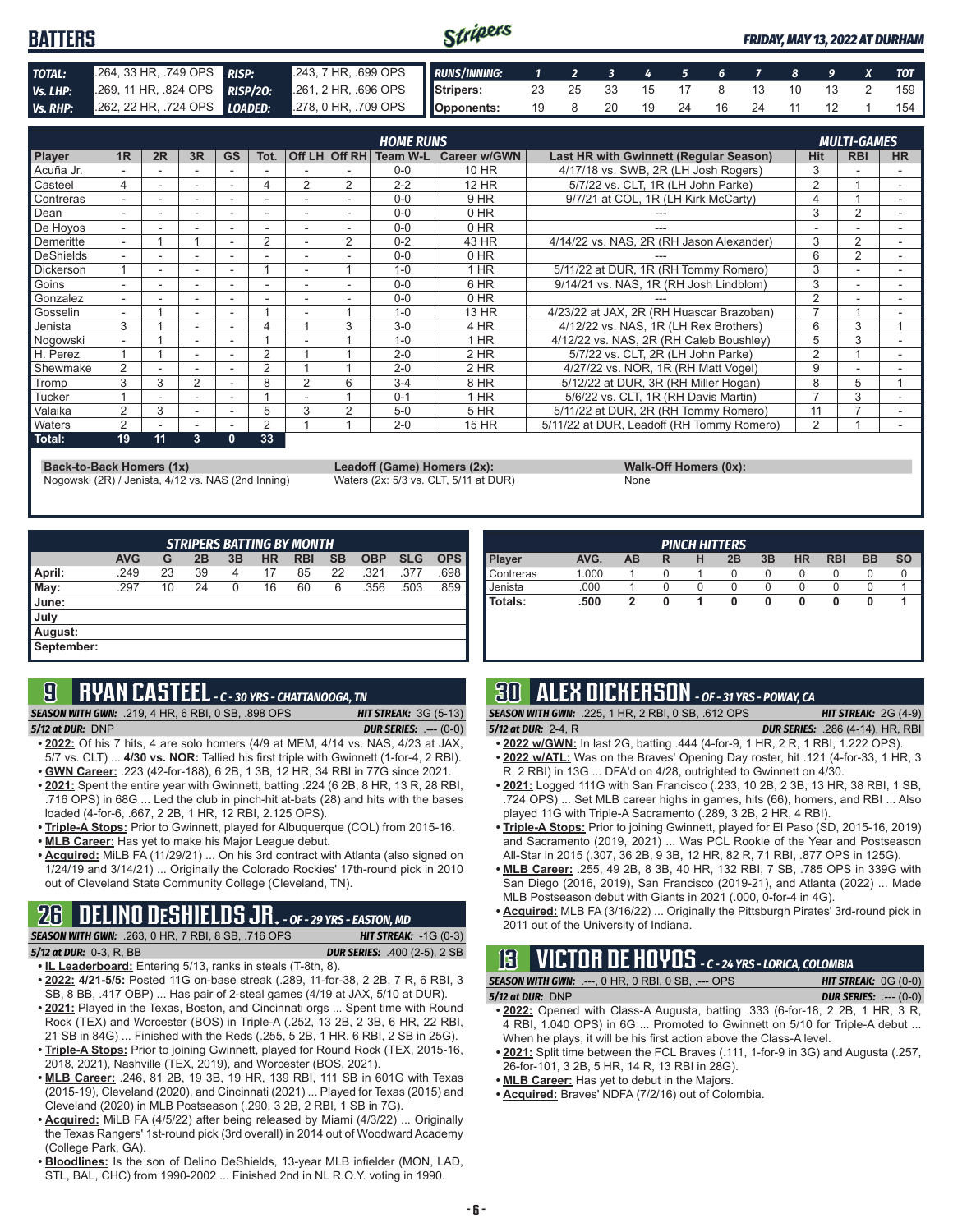# **1 RYAN GOINS** *- INF - 34 YRS - TEMPLE, TX*

### *SEASON WITH GWN:*.154, 0 HR, 2 RBI, 0 SB, .357 OPS *HIT STREAK:* 3G (5-11)

*5/12 at DUR:*2-4, R, RBI *DUR SERIES:* .444 (4-9), RBI

- **• GWN Career:** .217 (82-for-378), 12 2B, 1 3B, 6 HR, 37 RBI in 113G since 2021. **• 2021:** Spent the entire year with Gwinnett, batting .233 (9 2B, 1 3B, 6 HR, 27 R, 35 RBI, 3 SB, .635 OPS) in 91G.
- **• Triple-A Stops:** Prior to joining Gwinnett, played for Buffalo (TOR) from 2013-16, Lehigh Valley (PHI) in 2018, and Charlotte (CWS) in 2019 ... Was an International League Midseason All-Star with Charlotte in 2019.
- **• MLB Career:** .228, 71 2B, 12 3B, 22 HR, 158 RBI in 555G with Toronto (2013-17), Kansas City (2018), Chicago White Sox (2019-20) ... Played for Toronto in 2015- 16 Postseasons (.146, 1 HR, 5 RBI in 14G).
- **• Acquired:** MiLB FA (3/13/22), his 2nd deal with Atlanta (also signed on 2/25/21) ... Originally the Toronto Blue Jays' 4th-round pick in 2009 out of Dallas Baptist University (Dallas, TX).

#### **SEASON WITH GWN:** .286, 1 HR, 9 RBI, 2 SB, .753 OPS *5/12 at DUR:*2-4, R, RBI, SB *DUR SERIES:* .333 (3-9), RBI, SB

- **• 2022: Has reached base safely in 25 of 26G with an at-bat**, posting an 11G on-base streak from 4/5-4/20 (.263, .396 OBP) and 10G on-base streak from 4/22- 5/6 (.326, .362 OBP) ... **4/23 at JAX:** Blasted 2-run HR (1), his first with Gwinnett since 8/25/18 at CLT, went 1-for-4 with season-high 3 RBI.
- **• GWN Career:** .294 (283-for-962), 56 2B, 9 3B, 13 HR, 91 RBI, 9 SB in 262G from 2013-14, 2018, and 2022 ... Set Gwinnett record for single-season batting average in 2014 (.344), earning team MVP and IL Postseason All-Star honors.
- **• 2021:** Spent the entire year with the LA Angels, batting .261 (14 2B, 7 HR, 47 RBI, 4 SB) in 104G ... His 90 hits were an MLB career high.
- **• Triple-A Stops:** In addition to Gwinnett, has also played for Reno (ARI) in 2015, Round Rock (TEX) in 2017, Indianapolis (PIT) in 2017, Louisville (CIN) in 2018, and Lehigh Valley (PHI) in 2019.
- **• MLB Career:** .261, 49 2B, 2 3B, 17 HR, 101 RBI, 11 SB in 463G with Atlanta (2013-15), Arizona (2015-16), Texas (2017), Pittsburgh (2017), Cincinnati (2018), Philadelphia (2019-20), and LA Angels (2021).
- **• Acquired:** MiLB FA (3/19/22) ... Originally the Atlanta Braves' 5th-round pick in 2010 out of the University of Virginia ... Traded to Arizona in the deal that brought in RHP Touki Toussaint (6/20/15).

## **18 GREYSON JENISTA** *- OF - 25 YRS - LAWRENCE, KS*

*SEASON WITH GWN:*.273, 4 HR, 10 RBI, 0 SB, .835 OPS *HIT STREAK:* 2G (4-8)

*5/12 at DUR:*1-4, R, RBI *DUR SERIES:* .500 (4-8), 3 RBI

- **• 2022: 4/7 at MEM:** Tallied his first career Triple-A hit and RBI with a solo homer to deep CF (2-for-4, RBI) ... **4/12 vs. NAS:** Notched his 2nd career multi-homer game (1st in Triple-A) with pair of solo blasts (#3-4, 2-for-3, 2 RBI) ... **4/24-5/5:**  Posted 9G on-base streak (.321, 9-for-28, 1 2B, 8 R, 2 RBI, 8 BB, .459 OBP) ... **5/11 at DUR:** Matched season high with 3 hits (3-for-4, 2 2B, 2 RBI).
- **• 2021:** Spent the entire year with Double-A Mississippi, batting .216 (7 2B, 2 3B, 19 HR, 45 R, 42 RBI, 7 SB, .808 OPS) in 89G ... Ranked among Double-A South leaders in homers (6th), walks (7th, 51), slugging (10th, .465), and OPS (10th) ... In the Double-A South Championship Series, hit .167 (3 HR, 3 RBI) in 5G ... His solo homer in Game 5 on 9/26 vs. Montgomery was the difference in a 2-1 win.
- **• MLB Career:** Has yet to make his Major League debut.
- **• Acquired:** Braves' 2nd-round pick in 2018 out of Wichita State University (KS).

# **28 JOHN NOGOWSKI** *- INF - 29 YRS - TALLAHASSEE, FL*

| <b>SEASON WITH GWN:</b> .192. 1 HR. 10 RBI. 2 SB. .570 OPS . | <b>HIT STREAK:</b> $-1G(0-2)$ |
|--------------------------------------------------------------|-------------------------------|
| 5/12 at DUR: DNP                                             | <b>DUR SERIES:</b> .000 (0-2) |
| $\cdots$<br>$\cdots$ $\cdots$                                |                               |

- **• 2022: 4/12 vs. NAS:** Belted Gwinnett's 1st homer at Coolray Field this year (2 run), finished 2-for-3 with 2 RBI.
- **• 2021:** Played for 3 different Triple-A Teams (Memphis, Indianapolis, Sacramento) and 2 different MLB teams (St. Louis, Pittsburgh) ... Combined to bat .211 (7 2B, 6 HR, 29 RBI, 6 SB) in 64G in MiLB ... In 52G in MLB, hit .233 (7 2B, 1 HR, 14 RBI).
- **• Triple-A Stops:** Prior to joining Gwinnett, has played for Memphis (STL) in 2019 and 2021, Indianapolis (PIT) in 2021, and Sacramento (SF) in 2021.
- **• MLB Career:** .233, 7 2B, 0 3B, 1 HR, 14 RBI in 52G with St. Louis (2020-21) and Pittsburgh (2021).
- **• Acquired:** Claimed from San Francisco in the 2021 Rule 5 Draft ... Originally the Oakland Athletics' 34th-round pick in 2014 out of Florida State University.

### **7 HERNAN PEREZ** *- INF - 31 YRS - VILLA DE CURA, VENEZUELA SEASON WITH GWN:*.221, 2 HR, 4 RBI, 1 SB, .680 OPS *HIT STREAK:* 1G (1-4)

*5/12 at DUR:*1-4, R *DUR SERIES:* .111 (1-9) **• 2022:** Played 3G with Tijuana of the Mexican League (.231, 1 2B, 1 HR, 3 RBI)

- before being signed by Atlanta and joining Gwinnett on 4/29. **• 2021:** Made Washington's Opening Day roster, but hit .053 in 10G before being
- DFA'd on 5/4 ... Signed MiLB deal with Milwaukee on 5/7 ... Played 23G with Nashville (.357, 6 2B, 3 HR, 18 RBI, 4 SB) before being released on 7/4 ... Won MVP of the Venezuela Winter League (.296, 6 HR, 22 RBI in 31G with Aragua).
- **• Triple-A Stops:** Prior to joining Gwinnett, has played for Toledo (DET, 2013-14), Colorado Springs (MIL, 2016), San Antonio (MIL, 2019), and Nashville (MIL, 2021) ... Won IL Player of the Week once with the Mud Hens (6/16/14).
- **• MLB Career:** .250, 74 2B, 11 3B, 45 HR, 180 RBI, 69 SB, .662 OPS in 651G with Detroit (2012-15), Milwaukee (2015-19), Chicago Cubs (2020), and Washington (2021) ... Played in 13 MLB Postseason games with Detroit (2013-14) and Milwaukee (2018), batting .188 (3-for-16, 2 2B, 2 RBI, 2 SB).
- **• Acquired:** MiLB FA (4/28/22) ... Originally signed by the Detroit Tigers as a NDFA **5** out of Venezuela (5/14/19). **PHIL GOSSELIN**  *INF 33 YRS BRYN MAWR, PA*

# **8 BRADEN SHEWMAKE** *- INF - 24 YRS - WYLIE, TX*

*SEASON WITH GWN:*.312, 2 HR, 6 RBI, 4 SB, .821 OPS *HIT STREAK:* -1G (0-3)

- *5/12 at DUR:*0-3, SF, RBI, BB *DUR SERIES:* .500 (6-12), 2 RBI, 1 SB **• Prospecting:** Entering 2022, ranked the Braves' No. 6 prospect by MLB.com.
- **• IL Leaderboard:** Entering 5/13, ranks 12th in batting (.312).
- **• 2022: In 6G since 5/6, batting .435 (10-for-23, 4 2B, 6 R, 2 RBI, 1 SB, 1.109 OPS)** ... **4/5 at MEM:** Went 2-for-4 with steal in his Triple-A debut ... **4/6 at MEM:**  Blasted 1st career Triple-A homer (solo) in 3-for-5 effort ... **4/27 vs. NOR:** Belted 1st Coolray Field homer (solo, #2, 1-for-5, 1 RBI) ... **4/28 vs. NOR:** Notched 3rd multi-steal game of career (2 SB, 2-for-4, 2B, R) ... **5/10 at DUR:** Reached base 6 times (career-high 4 hits, 4-for-4, 2 2B, 2 BB) and tied GWN record for runs (4).
- **• 2021:** With Double-A Mississippi, hit .228 (14 2B, 3 3B, 12 HR, 40 R, 40 RBI, 4 SB, .672 OPS) in 83G ... In the Double-A South Championship Series, hit .100 (2 R, 1 RBI) in 5G ... Named by MiLB.com as a Braves Organization All-Star.
- **• MLB Career:** Has yet to make his Major League debut.
- **• Acquired:** Braves' 1st-round pick (21st overall) in 2019 out of Texas A&M.

## **14 CHADWICK TROMP** *- C - 26 YRS - ORANJESTAD, ARUBA*

*SEASON WITH GWN:*.357, 8 HR, 24 RBI, 0 SB, 1.158 OPS *HIT STREAK:* 13G (20-53) *5/12 at DUR:*1-5, HR, R, 3 RBI *DUR SERIES:* .333 (5-15), 3 HR, 8 RBI

- **• IL Leaderboard:** Entering 5/13, ranks in HR (T-4th, 8) and RBI (T-7th, 24). **• Streaking: Riding 13G hitting/on-base streak (.385, 20-for-52, 4 2B, 7 HR, 13**
- **R, 23 RBI, 1.276 OPS since 4/24), Gwinnett-record 11G RBI streak (23 RBI since 4/28), Gwinnett-record 9G extra-base hits streak (11 XBH since 5/1), and 3G homer streak (3 HR since 5/10)**.
- **• 2022:** DFA'd by Atlanta on 4/12, outrighted to Gwinnett on 4/19 ... **5/3 vs. CLT:** Notched 4th career 2-homer game with pair of 2-run blasts (#2-3) ... **5/5 vs. CLT:** Hit 2-out 8th-inning double for GWRBI in 3-2 last-at-bat win ... **5/10 at DUR:** Went 2-for-5 with 2-run HR (#6) and 4 RBI, his 9th-straight game with an RBI (set Gwinnett franchise record, surpassing **Adonis Garcia's** 8G streak from 2016) ... **5/12 at DUR:** Set a Gwinnett record with his 9th straight game with an extra-base hit, a 3-run HR (#8).
- **• IL Player of the Week:** Named for 5/2-8, hit .471 (8-for-17) with league highs in homers (4), XBH (7), RBI (12), SLG (1.353), and OPS (1.879).
- **• GWN Career:** .322 (28-for-87), 5 2B, 0 3B, 8 HR, 24 RBI in 23G since 2021.
- **• 2021:** Played 55G with Triple-A Sacramento (.224, 12 2B, 6 HR, 24 RBI) and 9G with San Francisco (.222, 1 HR, 2 RBI) ... DFA'd on 9/18, claimed by Atlanta on 9/21 ... Joined Gwinnett and hit .176 (0 XBH, 0 RBI) in 5G.
- **• Triple-A Stops:** Prior to joining Gwinnett, has played for Louisville (CIN) in 2015 and 2018-19, and Sacramento (SF) in 2021.
- **• MLB Career:** .215, 1 2B, 0 3B, 5 HR, 12 RBI in 33G with San Francisco (2020-21).
- **• Acquired:** Claimed off waivers from San Francisco (9/21/21) ... Originally signed by the Cincinnati Reds as a NDFA (1/24/13) out of Aruba.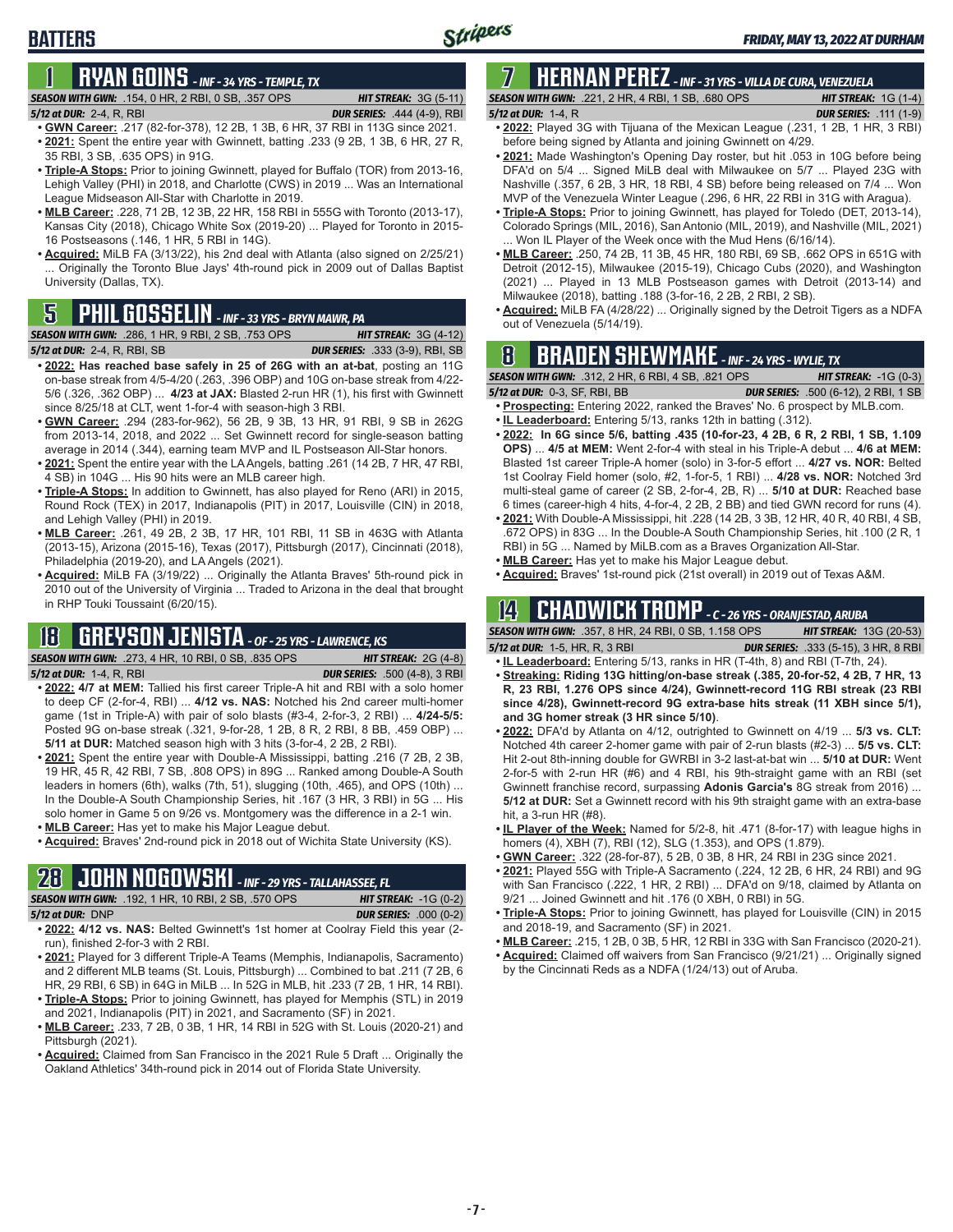# **BATTERS**

# **17 PRESTON TUCKER** *- OF - 31 YRS - TAMPA, FL*

*SEASON WITH GWN:*.318, 1 HR, 12 RBI, 0 SB, .853 OPS *HIT STREAK:* 1G (1-4)

*5/12 at DUR:*1-4, 2B *DUR SERIES:* .308 (4-13), 2 RBI

- **• IL Leaderboard:** Entering 5/13, ranks in doubles (T-8th, 9) and AVG (10th, .318). **• 2022: Riding 13G on-base streak since 4/26 (.388, 19-for-49, 5 2B, 1 HR, 11 R, 9 RBI, .980 OPS)** ... **5/6 vs. CLT:** Blasted 1st career homer with Gwinnett in his 36th game with the club (solo, off RHP Davis Martin).
- **• GWN Career:** .291 (41-for-141), 12 2B, 1 3B, 1 HR, 18 RBI in 39G since 2018.
- **• 2021:** Played for Kia of the KBO (.237, 24 2B, 1 3B, 9 HR, 59 RBI in 127G), his 3rd-straight season with the club (hit .284 with 50 HR in 364G from 2019-21).
- **• Triple-A Stops:** Has played for 5 teams in all, including Oklahoma City (HOU, 2014), Fresno (HOU, 2015-17), Gwinnett (ATL, 2018), Louisville (CIN, 2018), and Charlotte (CWS, 2019).
- **• MLB Career:** .222, 38 2B, 1 3B, 23 HR, 68 RBI in 243G with Houston (2015-16), Cincinnati (2018), and Atlanta (.240, 4 HR, 22 RBI in 80G in 2018) ... Played in the 2015 MLB Postseason with Houston (0-for-2 in 3G).
- **• Acquired:** MiLB FA (3/31/22) ... Is 2nd stint with Atlanta (2018) ... Originally the Houston Astros' 7th-round pick in 2012 out of the University of Florida.

# **4 PAT VALAIKA** *- INF - 29 YRS - VALENCIA, CA*

*SEASON WITH GWN:*.304, 5 HR, 25 RBI, 1 SB, .873 OPS *HIT STREAK:* 2G (6-10)

*5/12 at DUR:*DNP *DUR SERIES:* .600 (6-10), HR, 3 RBI

- **• IL Leaderboard:** Entering 5/13, ranks in RBI (T-5th, 25) and doubles (T-8th, 9). **• 2022: In 15G since 4/23, hitting .344 (21-for-61, 6 2B, 3 HR, 16 RBI, .972 OPS)** ... **4/6 at MEM:** Crushed go-ahead 2-run HR (1) in 5-3 win (2-for-5, 2 RBI) ... **4/7 at MEM:** Fell triple shy of the cycle (3-for-4, 2-run HR, 3 RBI) in 5-2 win ... **4/26 vs. NOR:** Hit walk-off sac fly in 9th for 7-6 win (2-for-3, 2 R, RBI).
- **• 2021:** Split year between Baltimore (.201, 8 2B, 5 HR, 25 RBI, 1 SB in 91G) and Triple-A Norfolk (.225, 1 2B, 2 HR, 7 RBI in 22G).
- **• Triple-A Stops:** Prior to joining Gwinnett, has played for Albuquerque (COL) from 2016-19 and Norfolk (BAL) in 2021 ... Was Pacific Coast League All-Star in 2019.
- **• MLB Career:** .221, 34 2B, 1 3B, 30 HR, 92 RBI, 1 SB in 374G with Colorado (2016-19) and Baltimore (2020-21) ... Played in the MLB Postseason with the Rockies in 2017 and 2018 (.500, 1-for-2, 1 2B in 2G).
- **• Acquired:** MiLB FA (3/18/22) ... Originally the Colorado Rockies' 9th-round pick in 2013 out of UCLA.

## **11 DREW WATERS** *- OF - 23 YRS - ATLANTA, GA*

*SEASON WITH GWN:*.333, 2 HR, 4 RBI, 0 SB, .916 OPS *HIT STREAK:* 1G (1-5) *5/12 at DUR:*DNP *DUR SERIES:* .091 (1-11), HR, RBI

- **• Prospecting:** Entering 2022, ranked the Braves' No. 3 prospect by MLB.com. **• Leadoff Blasts:** Has a pair of 1st-pitch leadoff homers with Stripers this season (#3-4 of his GWN career), on 5/3 vs. CLT (off LHP Wes Benjamin) and 5/11 at DUR (off RHP Tommy Romero).
- **• 2022:** Began on Gwinnett's 7-day Injured List ... Joined High-A Rome for rehab assignment on 4/28 (.364, 4-for-11, 1 2B, 1 HR, 2 RBI in 3G) ... **5/3 vs. CLT:** In his 1st game off the IL, hit leadoff HR and finished 4-for-4 (2 R, 2 RBI) ... **5/8 vs. CLT:** Delivered 1st career walk-off hit with Gwinnett, 2-out 9th-inning single for 6-5 win (3-for-5, R, RBI).
- **• GWN Career:** .250 (134-for-535), 27 2B, 1 3B, 15 HR, 91 R, 52 RBI, 31 SB in 134G since 2019 ... Also logged 4G in 2019 Playoffs (.188, 1 2B, 1 SB).
- **• 2021:** Spent the entire year with Gwinnett, batting .240 (22 2B, 1 3B, 11 HR, 70 R, 37 RBI, 28 SB) in 103G ... Ranked among Triple-A East leaders in runs (T-4th) and steals (5th) ... Led all Triple-A East hitters in extra-base hits in July with 17 (.301, 11 2B, 1 3B, 5 HR, 23 R, 17 RBI, .924 OPS in 24G) ... Played for the NL Team in the SiriusXM All-Star Futures Game on 7/11 in Denver, CO (1-for-1, BB) ... Received Gwinnett's Community Service Award on 10/2.
- **• MLB Career:** Has yet to make his Major League debut.
- **• Award Winner:** Was the Double-A Southern League's Most Valuable Player and Batting Champion in 2019 (.319, 35 2B, 9 3B, 5 HR, 63 R, 41 RBI, 13 SB in 108G with Mississippi) ... Also earned M-Braves' co-Player of the Year for 2019.
- **• Acquired:** Braves' 2nd-round pick (41st overall) in 2017 out of Etowah High School (Woodstock, GA).

| HITTING STREAKS (10-PLUS GAMES) |                     |                                        |  |  |  |
|---------------------------------|---------------------|----------------------------------------|--|--|--|
| Player                          | <b>Length/Dates</b> | <b>Stats</b>                           |  |  |  |
| Tromp                           | 13G (4/24-Current)  | .385 (20-52), 4 2B, 7 HR, 13 R, 23 RBI |  |  |  |

| <b>ON-BASE STREAKS (15-PLUS GAMES)</b> |                     |              |  |  |  |  |
|----------------------------------------|---------------------|--------------|--|--|--|--|
| <b>Player</b>                          | <b>Length/Dates</b> | <b>Stats</b> |  |  |  |  |
|                                        |                     |              |  |  |  |  |
|                                        |                     |              |  |  |  |  |
|                                        |                     |              |  |  |  |  |

| <b>HITTER AWARDS &amp; HONORS</b> |                               |                          |  |  |  |  |  |
|-----------------------------------|-------------------------------|--------------------------|--|--|--|--|--|
| Player                            | <b>Award/Date</b>             | <b>Stats</b>             |  |  |  |  |  |
| Tromp                             | IL Player of the Week (5/2-8) | .417, 3 2B, 4 HR, 12 RBI |  |  |  |  |  |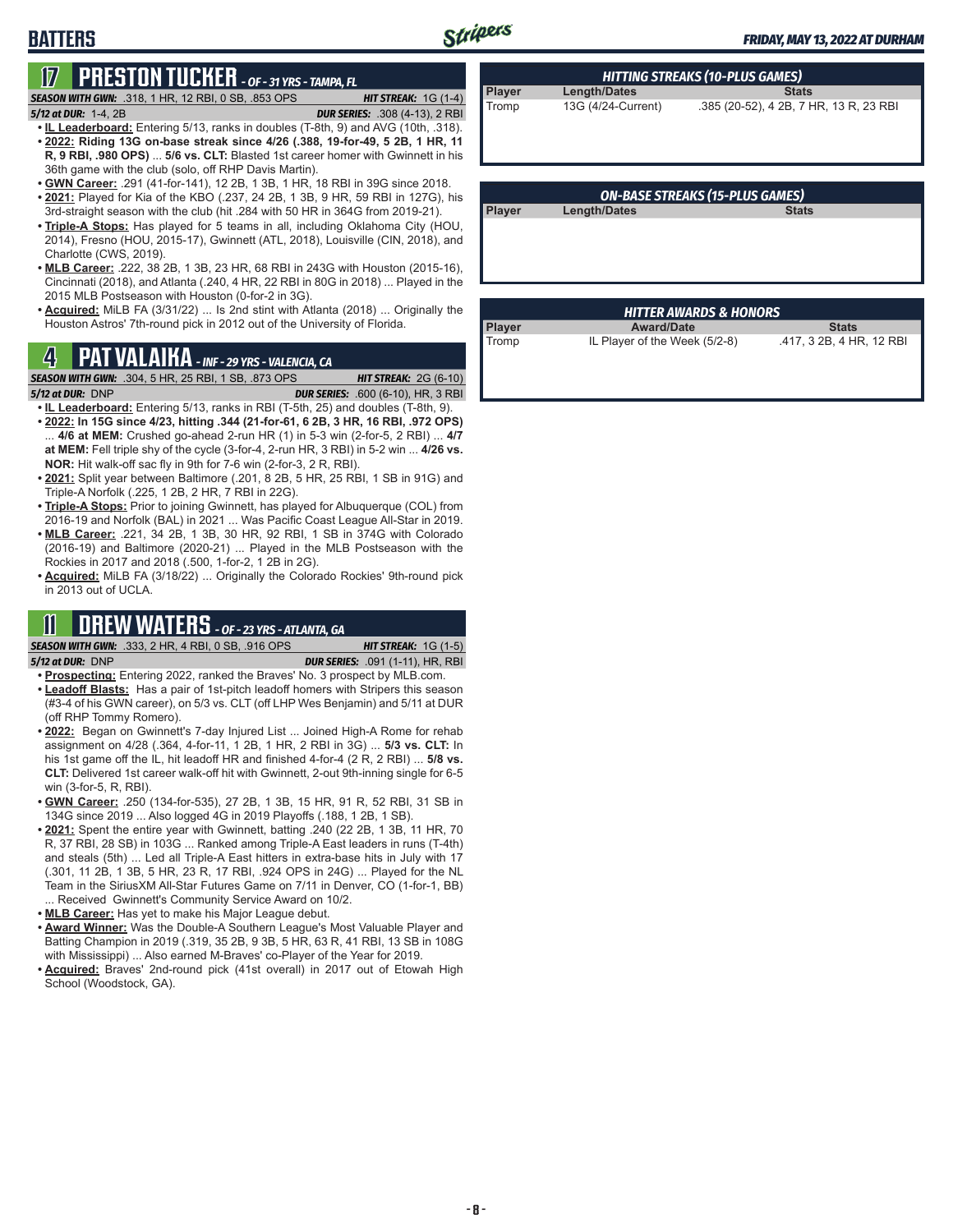### **SEASON SUMMARY**



### **TEAM HIGHS & LOWS**

| <b>OFFENSE:</b> |  |
|-----------------|--|
|                 |  |
|                 |  |
|                 |  |
|                 |  |
|                 |  |
|                 |  |
|                 |  |
|                 |  |
|                 |  |
|                 |  |
|                 |  |
|                 |  |
|                 |  |
|                 |  |
|                 |  |
|                 |  |
| DITCUINC.       |  |

#### **PITCHING:**

#### **DEFENSE:**

### **TEAM MISCELLANEOUS**

Largest Margin of Victory.............................. 8 Runs (2x, last: 5/1 vs. Norfolk, 10-2) .............. 10 Runs (2x, last: 5/6 vs. Charlotte, 2-12) Largest Comeback Win .............................. 3 Runs (4/23 at Jacksonville, 5-8, 10-8) Largest Blown Lead (Loss) ..................................7 Runs (5/12 at Durham, 7-0, 7-8) Longest Game, Innings .........................................10 (2x, last: 4/23 at Jacksonville) Longest Game, Time ............................................................3:23 (4/10 at Memphis) Longest 9.0-Inning Game, Time ...........................................3:23 (4/10 at Memphis) Shortest 9.0-Inning Game, Time .....................................1:54 (4/19 at Jacksonville) Largest Home Attendance ................................................... 6,234 (4/26 vs. Norfolk) Largest Road Attendance ..............................................9,324 (4/23 at Jacksonville) Longest Total Delay............................................................... 1:29 (4/26 vs. Norfolk) Long Scoring Drought..........................................................29.2 Innings (4/15-4/20) Long Scoreless Streak ..........................................................23.0 Innings (4/28-5/1)

### **INDIVIDUAL HIGHS & LOWS**

| <b>HITTING (GAME):</b> |  |
|------------------------|--|
|                        |  |
|                        |  |
|                        |  |
|                        |  |
|                        |  |
|                        |  |
|                        |  |
|                        |  |
|                        |  |
|                        |  |
|                        |  |
|                        |  |
|                        |  |

#### **PITCHING (GAME):**

#### **DEFENSE (GAME):**

### **STREAKS**

#### **PITCHING (LONGEST IN 2022 ONLY):**

### **LAST TIME IT HAPPENED (GWINNETT REGULAR-SEASON HISTORY)**

#### **INDIVIDUAL OFFENSE:**

|                                                                                                                               | Homers, Both Sides of Plate  Drew Waters (5/18/21 at Nashville)            |
|-------------------------------------------------------------------------------------------------------------------------------|----------------------------------------------------------------------------|
|                                                                                                                               |                                                                            |
|                                                                                                                               |                                                                            |
|                                                                                                                               | Back-to-Back-to-Back Homers  Arcia/Camargo/Demeritte (5/8/21 at Charlotte) |
|                                                                                                                               |                                                                            |
|                                                                                                                               |                                                                            |
|                                                                                                                               |                                                                            |
|                                                                                                                               |                                                                            |
|                                                                                                                               |                                                                            |
|                                                                                                                               |                                                                            |
|                                                                                                                               |                                                                            |
|                                                                                                                               |                                                                            |
|                                                                                                                               |                                                                            |
|                                                                                                                               |                                                                            |
| <b>INDIVIDUAL PITCHING:</b>                                                                                                   |                                                                            |
| $\bigcap_{i=1}^n A_i$ and $\bigcap_{i=1}^n A_i$ and $\bigcap_{i=1}^n A_i$ and $\bigcap_{i=1}^n A_i$ and $\bigcap_{i=1}^n A_i$ | $k + 1 - 1 - 1$                                                            |

| 9.0-Inning No-Hitter (Solo)Todd Redmond (5/28/10 at Louisville)                 |  |
|---------------------------------------------------------------------------------|--|
| 9.0-Inning No-Hitter (Comb.)  Wooten/Marksberry/Ramirez (6/30/16 at Louisville) |  |
|                                                                                 |  |
|                                                                                 |  |
|                                                                                 |  |
| 21 Consecutive Saves Converted Jairo Asencio (9/6/09-8/8/11)                    |  |
| 25.0-Inning Scoreless Streak Stephen Marek, 25.1 IP (6/6/10-8/2/10)             |  |
|                                                                                 |  |

#### **TEAM OFFENSE:**

| <b>TEAM PITCHING:</b>                                                                       |  |
|---------------------------------------------------------------------------------------------|--|
|                                                                                             |  |
|                                                                                             |  |
| <b>TEAM DEFENSE:</b><br>Turn a Triple Play  6/5/21 vs. Jacksonville (Camargo-Kipnis-Snider) |  |
|                                                                                             |  |

#### **TEAM MISCELLANEOUS:** 18-Run Margin of Victory .......................................... 5/7/21 at Charlotte (Won 19-1) 21-Run Margin of Defeat .........................................7/13/12 at Louisville (Lost 1-22)